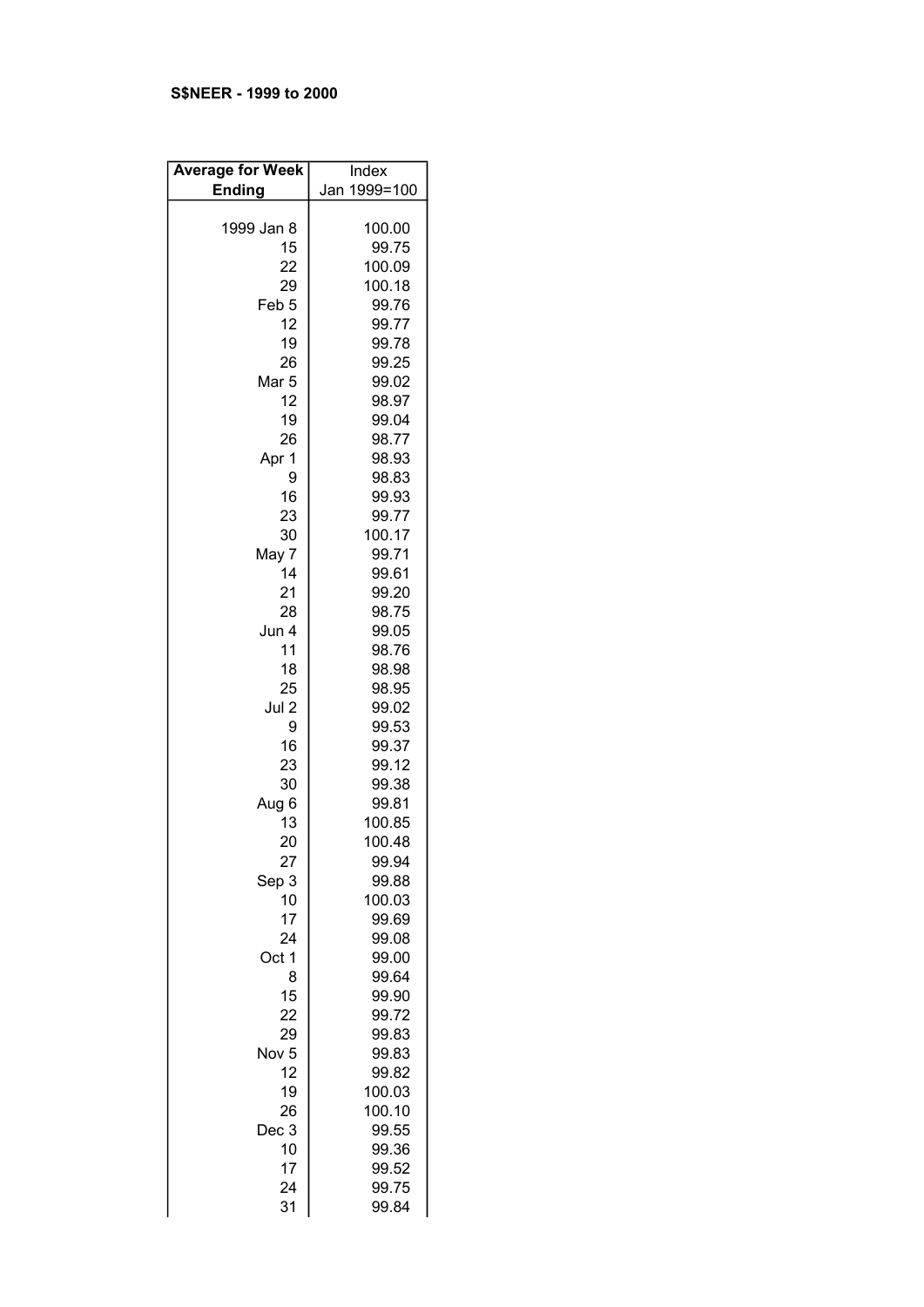# S\$NEER - 1999 to 2000

| <b>Average for Week</b> | Index          |
|-------------------------|----------------|
| <b>Ending</b>           | Jan 1999=100   |
|                         |                |
| 2000 Jan 7              | 100.05         |
| 14                      | 99.78          |
| 21                      | 99.48          |
| 28                      | 98.84          |
| Feb 4                   | 99.23          |
| 11                      | 99.23          |
| 18                      | 99.03          |
| 25                      | 98.77          |
| Mar 3                   | 98.36          |
| 10                      | 98.43          |
| 17                      | 98.52          |
| 24                      | 98.35          |
| 31                      | 98.24          |
| Apr 7                   | 98.43          |
| 14                      | 98.44          |
| 20                      | 99.48          |
| 28                      | 99.83          |
| May 5                   | 99.59          |
| 12                      | 99.62          |
| 19                      | 99.72          |
| 26                      | 99.52          |
| Jun 2                   | 99.33          |
| 9                       | 99.35          |
| 16                      |                |
|                         | 99.18          |
| 23                      | 98.64          |
| 30<br>Jul 7             | 98.74          |
| 14                      | 99.04          |
| 21                      | 99.08          |
| 28                      | 98.98<br>99.30 |
|                         |                |
| Aug 4                   | 100.20         |
| 11                      | 100.53         |
| 18                      | 100.49         |
| 25                      | 100.57         |
| Sep 1                   | 100.51         |
| 8                       | 100.27         |
| 15                      | 100.31         |
| 22                      | 100.45         |
| 29                      | 100.21         |
| Oct 6                   | 100.37         |
| 13                      | 100.28         |
| 20                      | 100.79         |
| 27                      | 101.10         |
| Nov 3                   | 101.50         |
| 10                      | 101.74         |
| 17                      | 101.53         |
| 24                      | 101.61         |
| Dec 1                   | 101.62         |
| 8                       | 101.87         |
| 15                      | 102.24         |
| 22                      | 102.07         |
| 29                      | 102.31         |
|                         |                |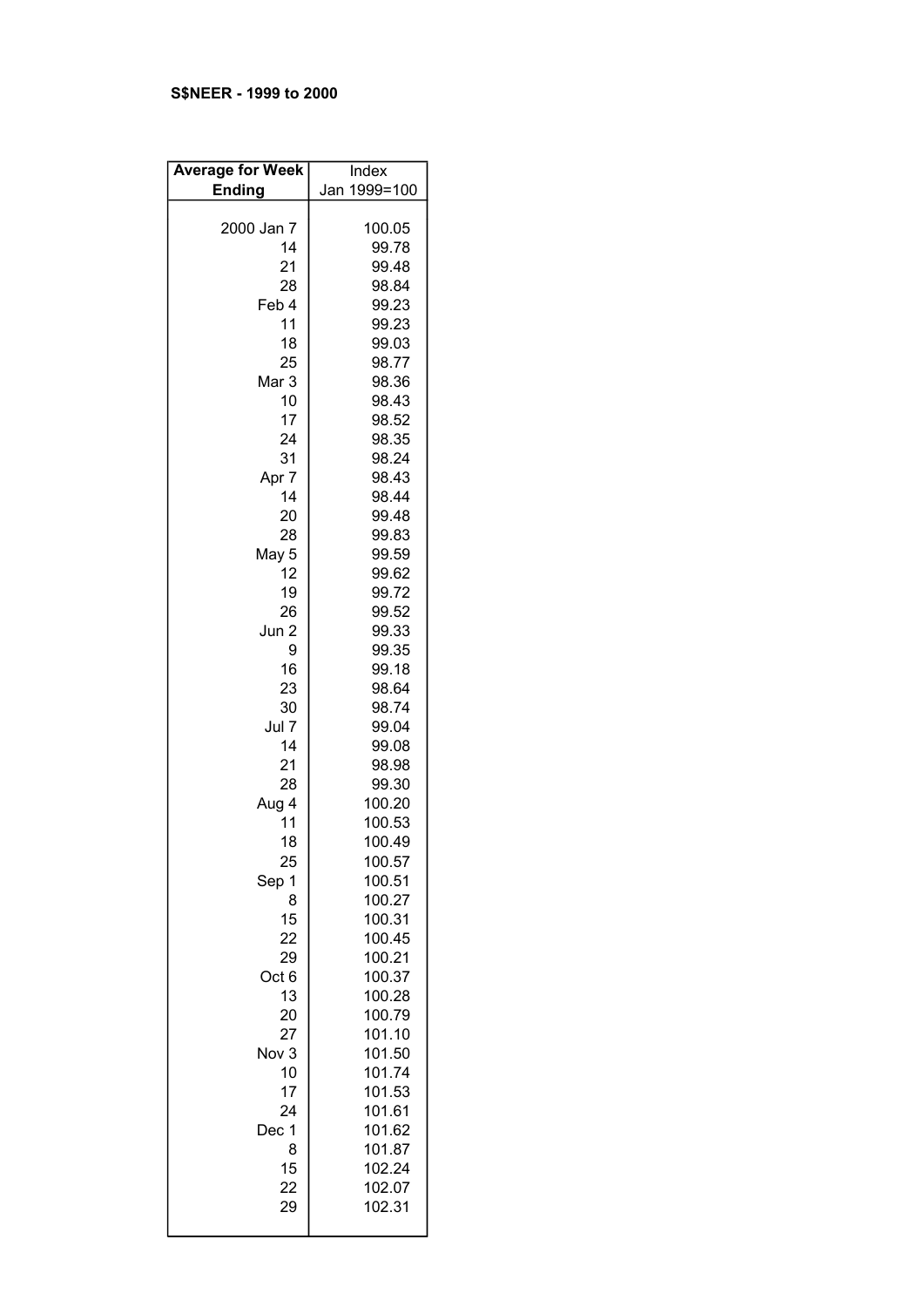# S\$NEER - 2001 to 2002

| <b>Average for Week</b> | Index        |
|-------------------------|--------------|
| <b>Ending</b>           | Jan 1999=100 |
|                         |              |
| 2001 Jan 5              | 101.94       |
| 12                      | 102.14       |
| 19                      | 102.28       |
|                         |              |
| 26                      | 101.81       |
| Feb <sub>2</sub>        | 101.58       |
| 9                       | 101.58       |
| 16                      | 101.79       |
| 23                      | 102.16       |
| Mar 2                   | 102.16       |
| 9                       | 101.76       |
| 16                      | 102.02       |
| 23                      | 101.94       |
| 30                      | 101.20       |
| Apr <sub>6</sub>        | 100.71       |
| 12                      | 100.72       |
| 20                      | 100.93       |
|                         | 100.73       |
| 27                      |              |
| May 4                   | 100.07       |
| 11                      | 100.04       |
| 18                      | 100.70       |
| 25                      | 101.17       |
| Jun 1                   | 101.15       |
| 8                       | 101.08       |
| 15                      | 101.02       |
| 22                      | 100.98       |
| 29                      | 100.98       |
| Jul 6                   | 101.04       |
| 13                      | 100.50       |
| 20                      | 100.57       |
| 27                      | 100.77       |
| Aug 3                   | 101.39       |
|                         |              |
| 10                      | 102.13       |
| 17                      | 102.30       |
| 24                      | 101.97       |
| 31                      | 102.46       |
| Sep 7                   | 102.85       |
| 14                      | 103.04       |
| 21                      | 103.16       |
| 28                      | 102.05       |
| Oct 5                   | 101.68       |
| 12                      | 99.99        |
| 19                      | 99.62        |
| 26                      | 99.48        |
| Nov <sub>2</sub>        | 99.41        |
| 9                       | 99.74        |
| 16                      | 99.33        |
| 23                      | 99.04        |
| 30                      | 99.21        |
| Dec 7                   |              |
|                         | 99.07        |
| 14                      | 99.15        |
| 21                      | 99.07        |
| 28                      | 99.22        |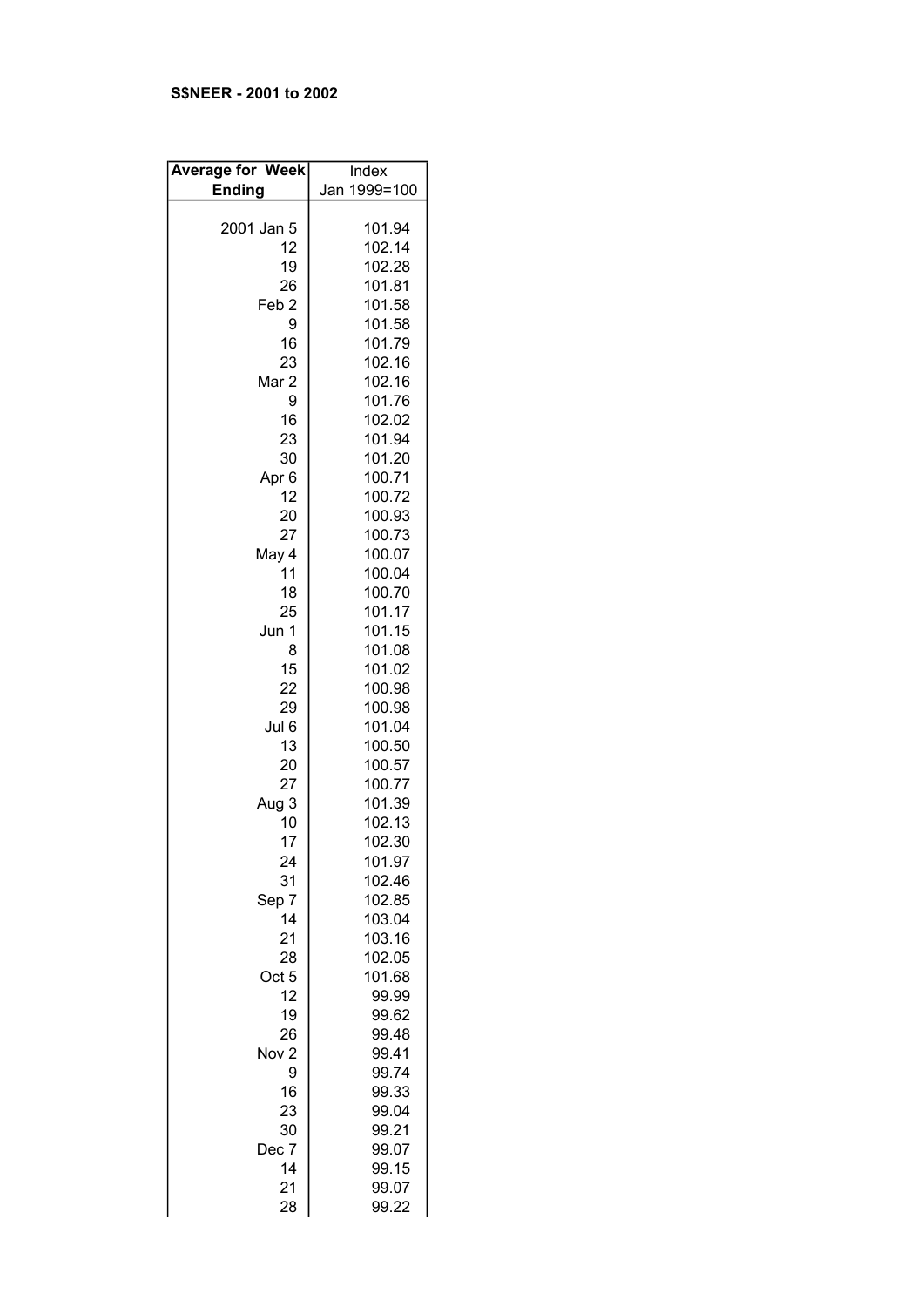# S\$NEER - 2001 to 2002

| <b>Average for Week</b> | Index          |
|-------------------------|----------------|
| <b>Ending</b>           | Jan 1999=100   |
|                         |                |
| 2002 Jan 4              | 99.00          |
| 11                      | 99.18          |
| 18                      | 99.95          |
| 25                      | 99.97          |
| Feb 1                   | 100.38         |
| 8                       | 100.37         |
| 15                      | 100.41         |
| 22                      | 100.39         |
| Mar 1                   | 100.31         |
| 8                       | 100.16         |
| 15                      | 100.10         |
| 22                      | 99.93          |
| 28                      | 99.24          |
| Apr <sub>5</sub>        | 99.12          |
| 12                      | 99.22          |
| 19                      | 99.29          |
| 26                      | 99.69          |
| May 3                   | 99.70          |
| 10                      | 99.61          |
| 17                      | 99.72          |
| 24                      | 99.50          |
| 31                      | 99.34          |
| Jun 7                   | 99.07          |
| 14                      | 99.19          |
| 21                      | 99.11          |
| 28<br>Jul 5             | 99.31          |
| 12                      | 99.20<br>99.69 |
| 19                      | 100.13         |
| 26                      | 100.10         |
| Aug 2                   | 99.95          |
| 8                       | 100.01         |
| 16                      | 100.31         |
| 23                      | 100.52         |
| 30                      | 100.43         |
| Sep 6                   | 100.44         |
| 13                      | 100.31         |
| 20                      | 99.71          |
| 27                      | 99.57          |
| Oct 4                   | 99.32          |
| 11                      | 99.15          |
| 18                      | 99.23          |
| 25                      | 99.91          |
| Nov 1                   | 100.12         |
| 8                       | 100.19         |
| 15                      | 99.79          |
| 22                      | 99.77          |
| 29                      | 99.98          |
| Dec <sub>5</sub>        | 99.93          |
| 13                      | 100.05         |
| 20                      | 100.48         |
| 27                      | 100.74         |
|                         |                |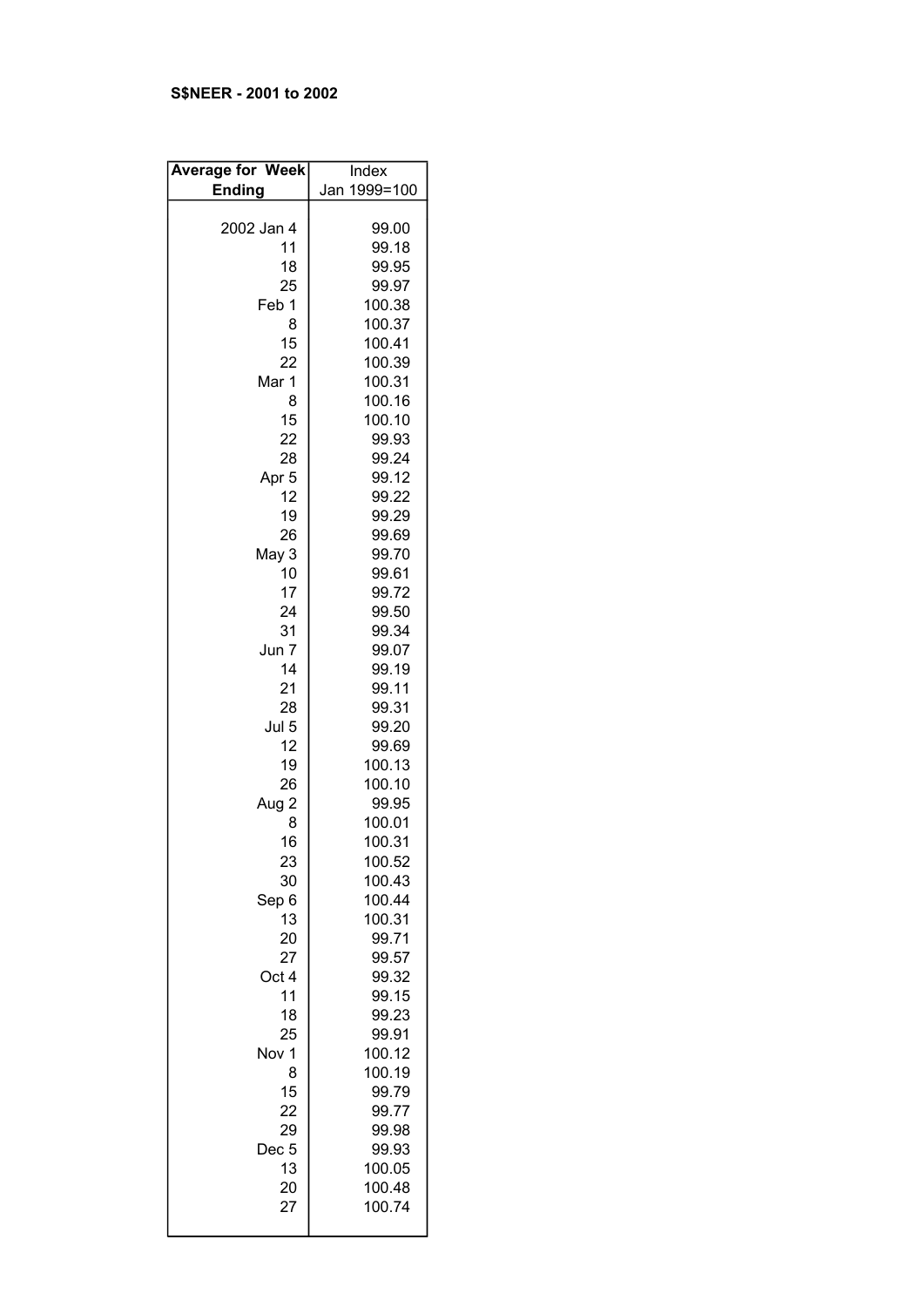# S\$NEER - 2003 to 2004

| <b>Average for Week</b> | Index        |
|-------------------------|--------------|
| <b>Ending</b>           | Jan 1999=100 |
|                         |              |
| 2003 Jan 3              | 100.57       |
| 10                      | 100.31       |
| 17                      | 100.26       |
| 24                      | 100.19       |
| 31                      | 100.05       |
| Feb <sub>7</sub>        | 99.71        |
| 14                      | 99.20        |
| 21                      | 99.44        |
| 28                      | 99.87        |
| Mar 7                   | 99.74        |
| 14                      | 99.40        |
| 21                      | 98.90        |
| 28                      | 98.74        |
|                         |              |
| Apr 4                   | 98.32        |
| 11                      | 97.89        |
| 17                      | 97.80        |
| 25                      | 97.50        |
| May 2                   | 97.44        |
| 9                       | 98.26        |
| 16                      | 98.74        |
| 23                      | 98.67        |
| 30                      | 98.51        |
| Jun 6                   | 98.67        |
| 13                      | 98.09        |
| 20                      | 98.13        |
| 27                      | 97.66        |
| Jul 4                   | 97.04        |
| 11                      | 97.20        |
| 18                      | 97.24        |
| 25                      | 97.56        |
| Aug 1                   | 97.57        |
| 8                       | 97.51        |
| 15                      | 97.75        |
|                         |              |
| 22                      | 98.24        |
| 29                      | 98.06        |
| Sep 5                   | 97.72        |
| 12                      | 97.52        |
| 19                      | 97.39        |
| 26                      | 97.47        |
| Oct <sub>3</sub>        | 97.39        |
| 10                      | 97.22        |
| 17                      | 96.78        |
| 23                      | 96.48        |
| 31                      | 96.54        |
| Nov <sub>7</sub>        | 96.61        |
| 14                      | 97.00        |
| 21                      | 97.46        |
| 28                      | 97.31        |
| Dec <sub>5</sub>        | 97.25        |
| 12                      | 97.36        |
| 19                      | 97.46        |
| 26                      | 97.46        |
|                         |              |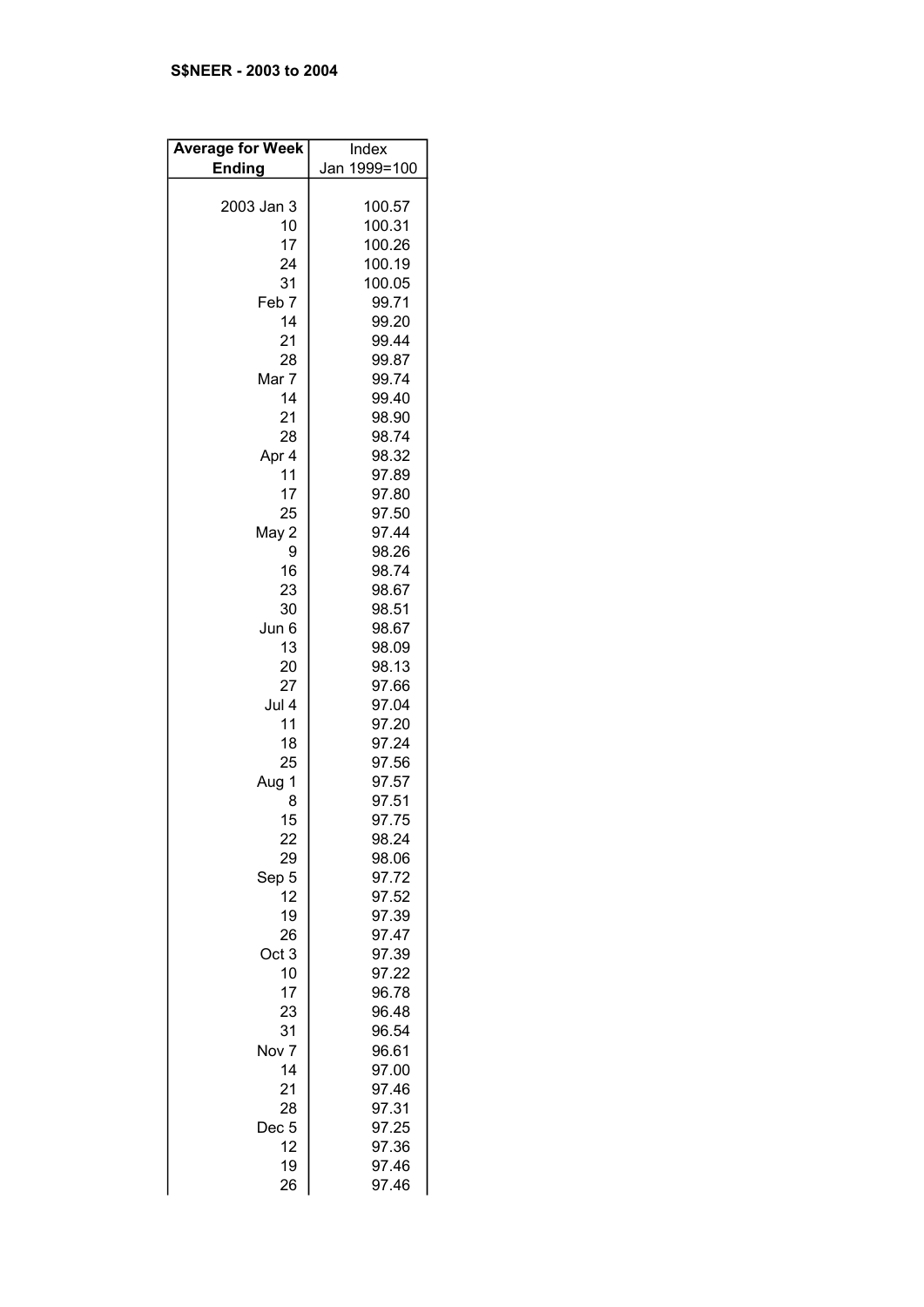| <b>Average for Week</b>                                                                                                                                                                                                                                                                                             | Index                                                                                                                                                                                                                                                                                                                                                                                                  |
|---------------------------------------------------------------------------------------------------------------------------------------------------------------------------------------------------------------------------------------------------------------------------------------------------------------------|--------------------------------------------------------------------------------------------------------------------------------------------------------------------------------------------------------------------------------------------------------------------------------------------------------------------------------------------------------------------------------------------------------|
|                                                                                                                                                                                                                                                                                                                     |                                                                                                                                                                                                                                                                                                                                                                                                        |
| <b>Ending</b><br>2004 Jan 2<br>9<br>16<br>21<br>30<br>Feb 6<br>13<br>20<br>27<br>Mar <sub>5</sub><br>12<br>19<br>26<br>Apr 2<br>8<br>16<br>23<br>30<br>May 7<br>14<br>21<br>28<br>Jun 4<br>11<br>18<br>25<br>Jul 2<br>9<br>16<br>23<br>30<br>Aug 6<br>13<br>20<br>27<br>Sep 3<br>10<br>17<br>25<br>Oct 1<br>8<br>15 | Jan 1999=100<br>97.54<br>97.27<br>97.26<br>96.98<br>97.35<br>97.47<br>98.08<br>97.92<br>97.55<br>97.26<br>97.36<br>97.83<br>98.16<br>98.49<br>98.61<br>99.24<br>98.76<br>98.38<br>98.70<br>98.19<br>98.16<br>98.43<br>98.56<br>98.28<br>98.12<br>98.00<br>98.00<br>97.75<br>98.08<br>97.89<br>97.77<br>97.94<br>98.09<br>98.05<br>98.35<br>98.59<br>99.00<br>99.29<br>99.28<br>99.32<br>99.51<br>99.57 |
|                                                                                                                                                                                                                                                                                                                     |                                                                                                                                                                                                                                                                                                                                                                                                        |
| 22<br>29<br>Nov <sub>5</sub><br>12<br>19<br>26<br>Dec 3<br>10<br>17<br>24<br>31                                                                                                                                                                                                                                     | 99.77<br>99.84<br>99.71<br>99.88<br>99.68<br>99.55<br>99.59<br>99.40<br>99.54<br>99.55<br>99.64                                                                                                                                                                                                                                                                                                        |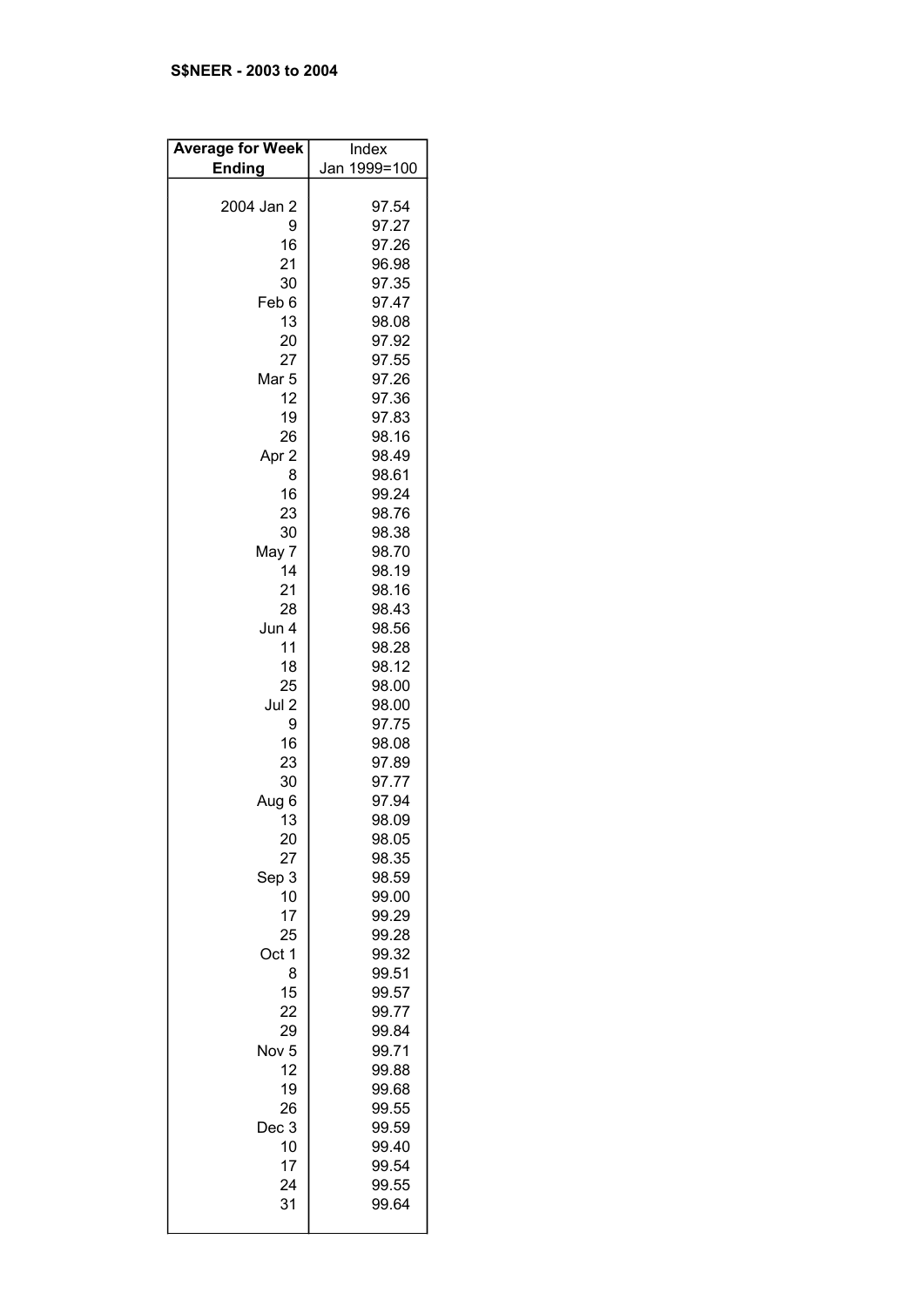# S\$NEER - 2005 to 2006

| <b>Average for Week</b> | Index        |
|-------------------------|--------------|
| <b>Ending</b>           | Jan 1999=100 |
|                         |              |
| 2005 Jan 7              | 99.48        |
| 14                      | 99.80        |
| 20                      | 99.88        |
| 28                      | 99.86        |
| Feb 4                   | 99.78        |
| 11                      |              |
|                         | 99.43        |
| 18                      | 99.61        |
| 25                      | 99.88        |
| Mar 4                   | 100.08       |
| 11                      | 100.20       |
| 18                      | 100.19       |
| 24                      | 99.77        |
| Apr 1                   | 99.51        |
| 8                       | 99.14        |
| 15                      | 99.54        |
| 22                      | 99.46        |
| 29                      | 99.63        |
| May 6                   | 99.96        |
| 13                      | 99.59        |
| 20                      | 99.51        |
| 27                      | 99.60        |
| Jun 3                   | 99.36        |
| 10                      | 99.47        |
| 17                      | 99.25        |
| 24                      | 99.32        |
| Jul 1                   | 99.08        |
| 8                       | 98.91        |
| 15                      | 99.11        |
| 22                      | 99.52        |
| 29                      | 100.16       |
| Aug 5                   | 100.38       |
| 12                      | 100.37       |
| 19                      | 99.94        |
| 26                      | 99.70        |
| Sep 2                   | 99.32        |
| 9                       | 99.15        |
| 16                      | 99.12        |
| 23                      | 99.26        |
| 30                      | 99.18        |
| Oct 7                   | 99.16        |
| 14                      | 99.29        |
| 21                      | 99.22        |
| 28                      | 99.25        |
| Nov 4                   | 99.18        |
| 11                      | 99.25        |
| 18                      | 99.30        |
| 25                      | 99.65        |
| Dec 2                   | 99.83        |
| 9                       | 100.12       |
| 16                      | 100.31       |
| 23                      | 100.73       |
| 30                      | 100.94       |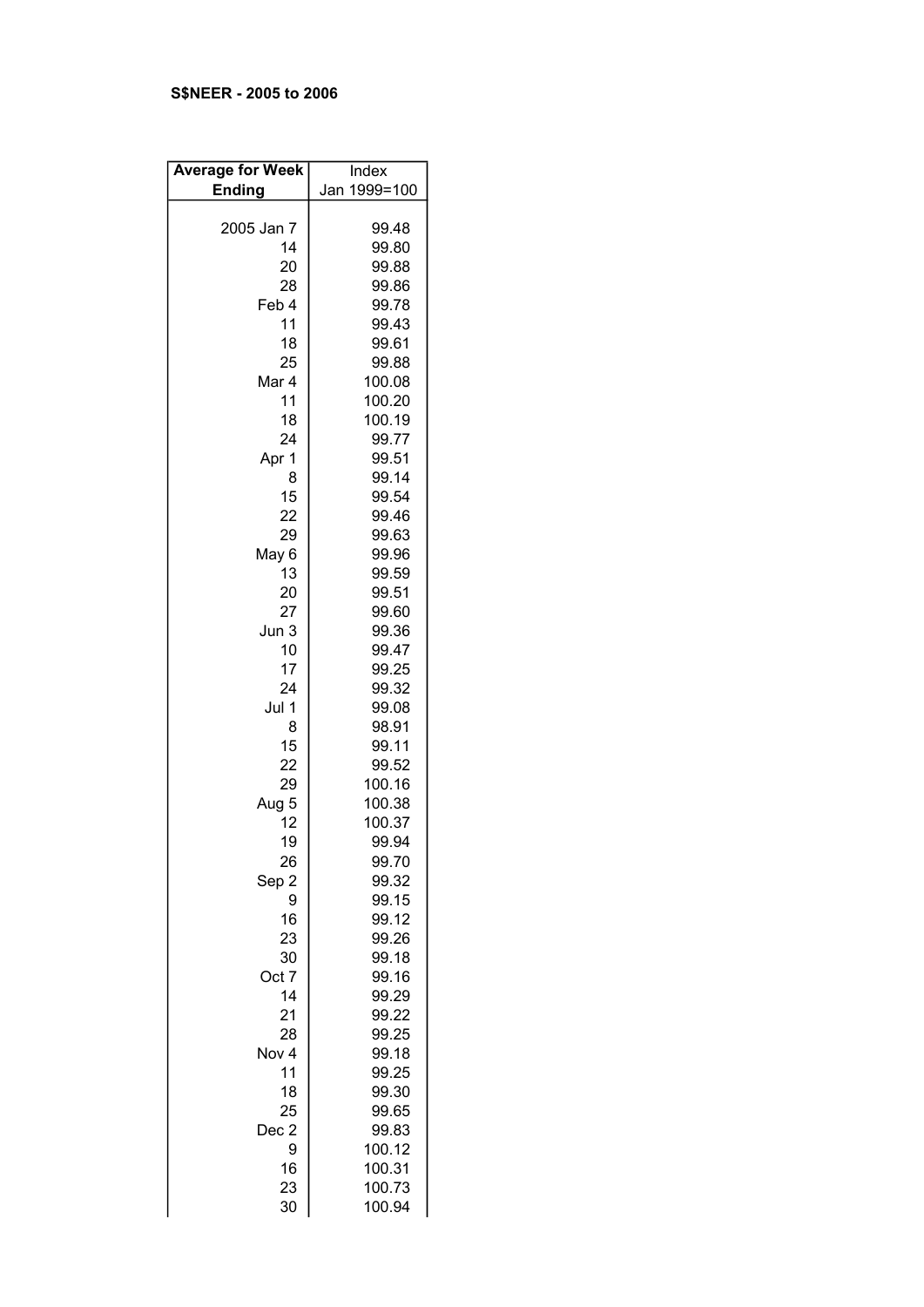# S\$NEER - 2005 to 2006

| <b>Average for Week</b> | Index            |
|-------------------------|------------------|
| <b>Ending</b>           | Jan 1999=100     |
| 2006 Jan 6              | 101.10           |
| 13                      | 101.49           |
| 20                      | 101.60           |
| 27                      | 101.91           |
| Feb <sub>3</sub>        | 101.62           |
| 10                      | 101.81           |
| 17                      | 101.75           |
| 24                      | 101.92           |
| Mar <sub>3</sub>        | 102.05           |
| 10                      | 101.79           |
| 17                      | 102.05           |
| 24                      | 102.21           |
| 31                      | 102.16           |
| Apr 7                   | 102.28           |
| 13                      | 102.29           |
| 21                      | 102.54           |
| 28                      | 102.61<br>102.64 |
| May 5<br>11             | 102.75           |
| 19                      | 102.49           |
| 26                      | 102.76           |
| Jun 2                   | 102.99           |
| 9                       | 102.95           |
| 16                      | 102.92           |
| 23                      | 102.96           |
| 30                      | 102.96           |
| Jul 7                   | 103.07           |
| 14                      | 103.24           |
| 21                      | 103.23           |
| 28                      | 103.29           |
| Aug 4                   | 103.28           |
| 11                      | 103.45           |
| 18                      | 103.44<br>103.58 |
| 25<br>Sep 1             | 103.70           |
| 8                       | 103.75           |
| 15                      | 103.54           |
| 22                      | 103.01           |
| 29                      | 102.98           |
| Oct 6                   | 103.22           |
| 13                      | 103.35           |
| 20                      | 103.74           |
| 27                      | 103.97           |
| Nov 3                   | 104.02           |
| 10                      | 103.89           |
| 17                      | 104.16           |
| 24                      | 104.16           |
| Dec 1                   | 104.01           |
| 8                       | 103.75           |
| 15                      | 103.91           |
| 22<br>29                | 104.09<br>104.40 |
|                         |                  |
|                         |                  |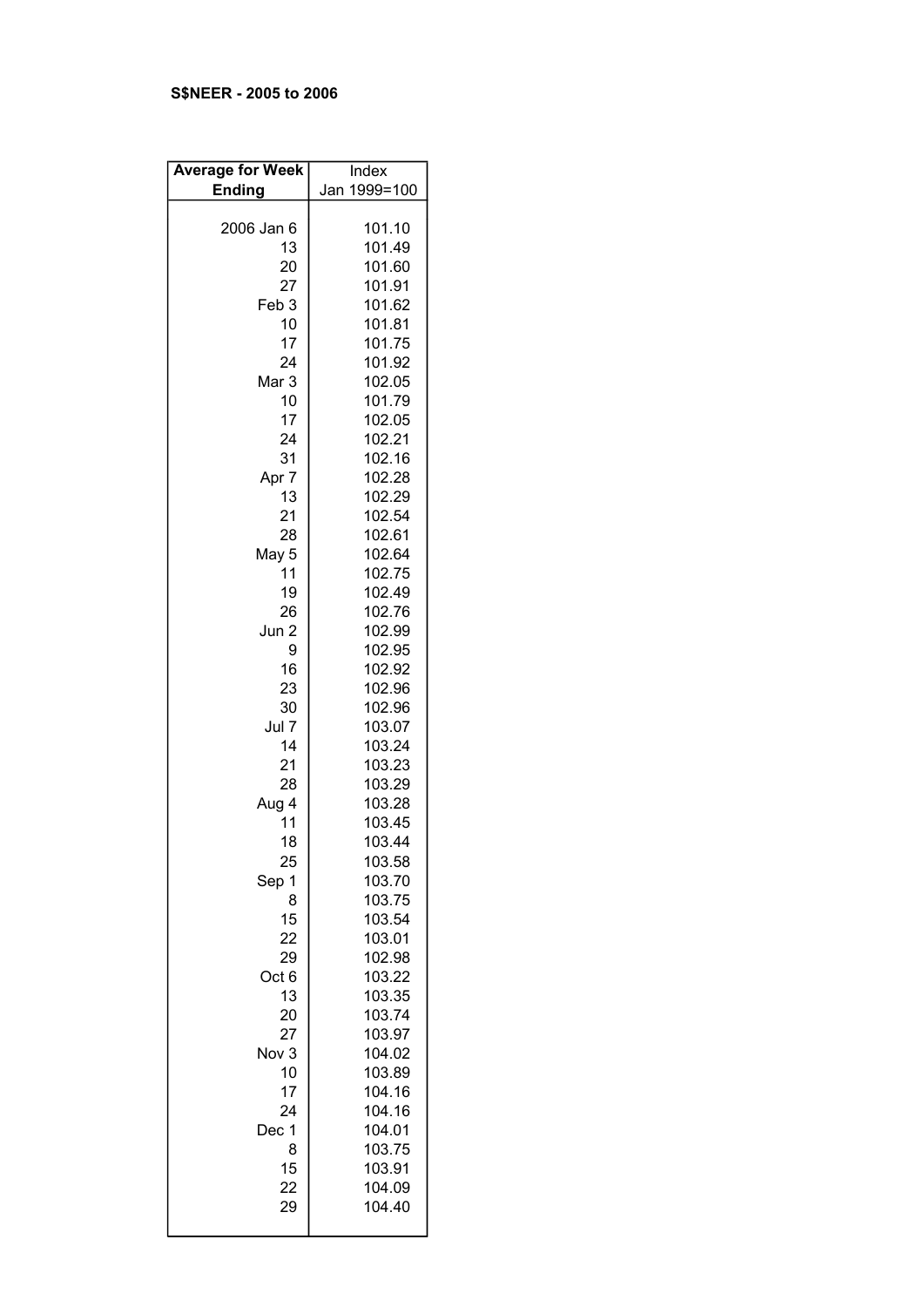# S\$NEER - 2007 to 2008

| <b>Average for Week</b> | Index        |
|-------------------------|--------------|
|                         |              |
| <b>Ending</b>           | Jan 1999=100 |
|                         |              |
| 2007 Jan 5              | 104.41       |
| 12                      | 104.43       |
|                         |              |
| 19                      | 104.45       |
| 26                      | 104.50       |
| Feb <sub>2</sub>        | 104.63       |
| 9                       | 104.70       |
|                         |              |
| 16                      | 104.44       |
| 23                      | 104.55       |
| Mar <sub>2</sub>        | 104.77       |
| 9                       | 104.84       |
|                         |              |
| 16                      | 104.56       |
| 23                      | 104.69       |
| 30                      | 104.88       |
| Apr <sub>5</sub>        | 104.91       |
|                         |              |
| 13                      | 104.75       |
| 20                      | 104.68       |
| 27                      | 104.45       |
| May 4                   | 103.99       |
| 11                      | 104.17       |
|                         |              |
| 18                      | 103.83       |
| 25                      | 103.31       |
| Jun 1                   | 103.30       |
| 8                       | 103.09       |
| 15                      | 103.04       |
|                         |              |
| 22                      | 103.05       |
| 29                      | 103.20       |
| Jul 6                   | 103.66       |
| 13                      | 103.78       |
| 20                      | 103.63       |
|                         |              |
| 27                      | 103.89       |
| Aug 3                   | 103.79       |
| 10                      | 103.91       |
| 17                      | 103.66       |
| 24                      | 103.90       |
|                         |              |
| 31                      | 103.89       |
| Sep 7                   | 103.67       |
| 14                      | 103.84       |
| 21                      | 103.99       |
| 28                      | 104.34       |
|                         |              |
| Oct 5                   | 105.22       |
| 12                      | 105.92       |
| 19                      | 106.04       |
| 26                      | 106.03       |
| Nov <sub>2</sub>        | 106.29       |
|                         |              |
| 9                       | 106.33       |
| 16                      | 106.17       |
| 23                      | 106.37       |
| 30                      | 106.51       |
| Dec 7                   | 106.34       |
|                         |              |
| 14                      | 106.58       |
| 21                      | 106.16       |
| 28                      | 106.58       |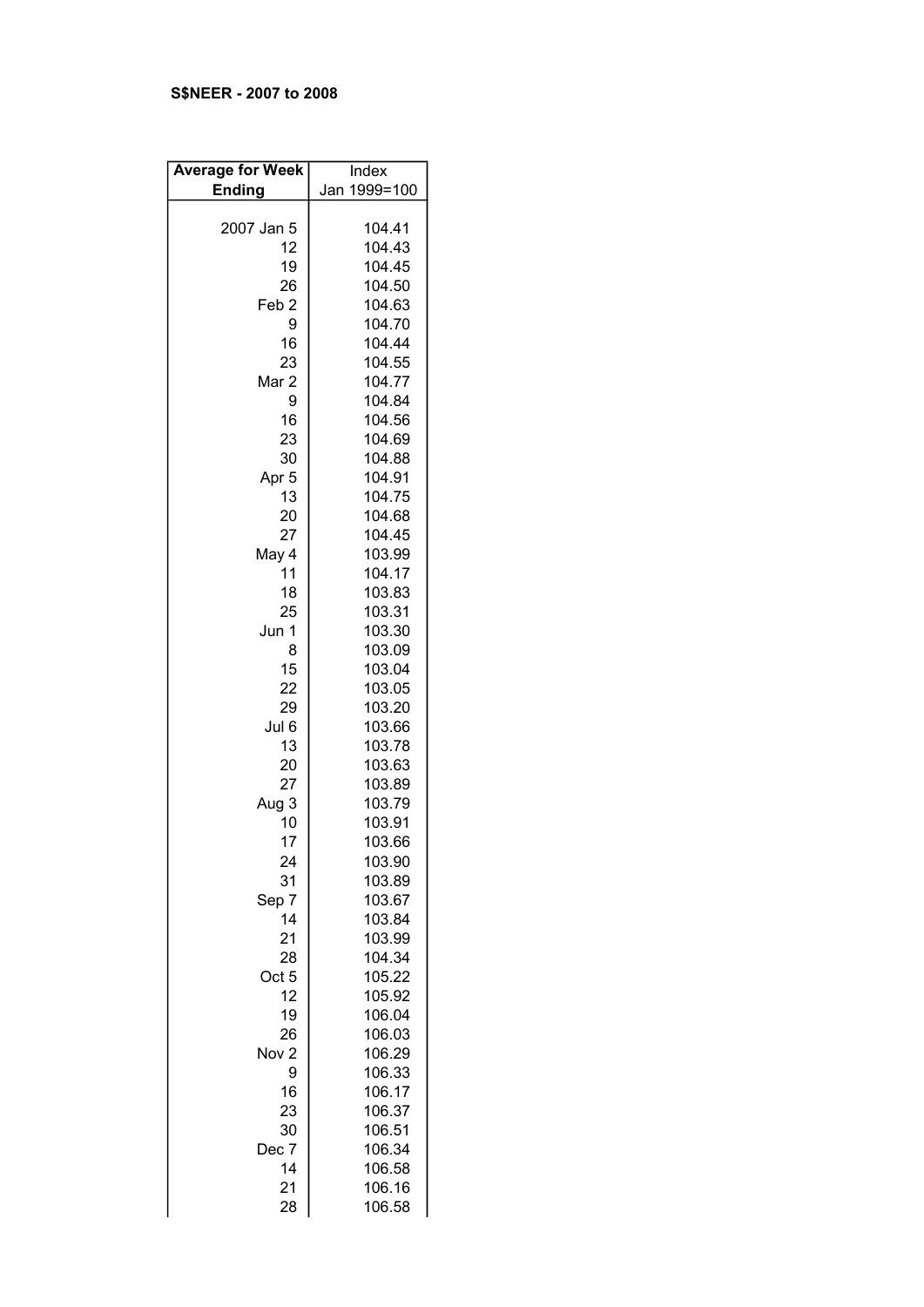# S\$NEER - 2007 to 2008

| <b>Average for Week</b> | Index        |
|-------------------------|--------------|
| <b>Ending</b>           | Jan 1999=100 |
|                         |              |
| 2008 Jan 4              | 106.87       |
| 11                      | 106.85       |
| 18                      | 106.62       |
| 25                      | 106.43       |
| Feb 1                   | 107.08       |
| 6                       | 107.17       |
| 15                      | 107.24       |
| 22                      | 107.29       |
| 29                      | 107.40       |
| Mar 7                   | 107.42       |
| 14                      | 107.60       |
| 20                      | 107.44       |
| 28                      | 107.57       |
| Apr 4                   | 107.75       |
| 11                      | 108.37       |
| 18                      |              |
|                         | 109.54       |
| 25                      | 109.79       |
| May 2                   | 109.72       |
| 9                       | 109.77       |
| 16                      | 109.58       |
| 23                      | 109.96       |
| 30                      | 110.04       |
| Jun 6                   | 110.15       |
| 13                      | 110.02       |
| 20                      | 110.26       |
| 27                      | 110.34       |
| Jul 4                   | 110.48       |
| 11                      | 110.38       |
| 18                      | 110.59       |
| 25                      | 110.43       |
| Aug 1                   | 110.04       |
| 8                       | 109.53       |
| 15                      | 108.73       |
| 22                      | 108.83       |
| 29                      | 108.79       |
| Sep 5                   | 108.65       |
| 12                      | 109.03       |
| 19                      | 108.81       |
| 26                      | 109.01       |
| Oct <sub>3</sub>        | 108.93       |
| 10                      | 107.98       |
| 17                      | 107.82       |
| 24                      | 107.51       |
|                         |              |
| 31                      | 108.54       |
| Nov <sub>7</sub>        | 108.97       |
| 14                      | 108.10       |
| 21                      | 107.42       |
| 28                      | 108.04       |
| Dec <sub>5</sub>        | 107.43       |
| 12                      | 107.71       |
| 19                      | 108.35       |
| 26                      | 109.36       |
|                         |              |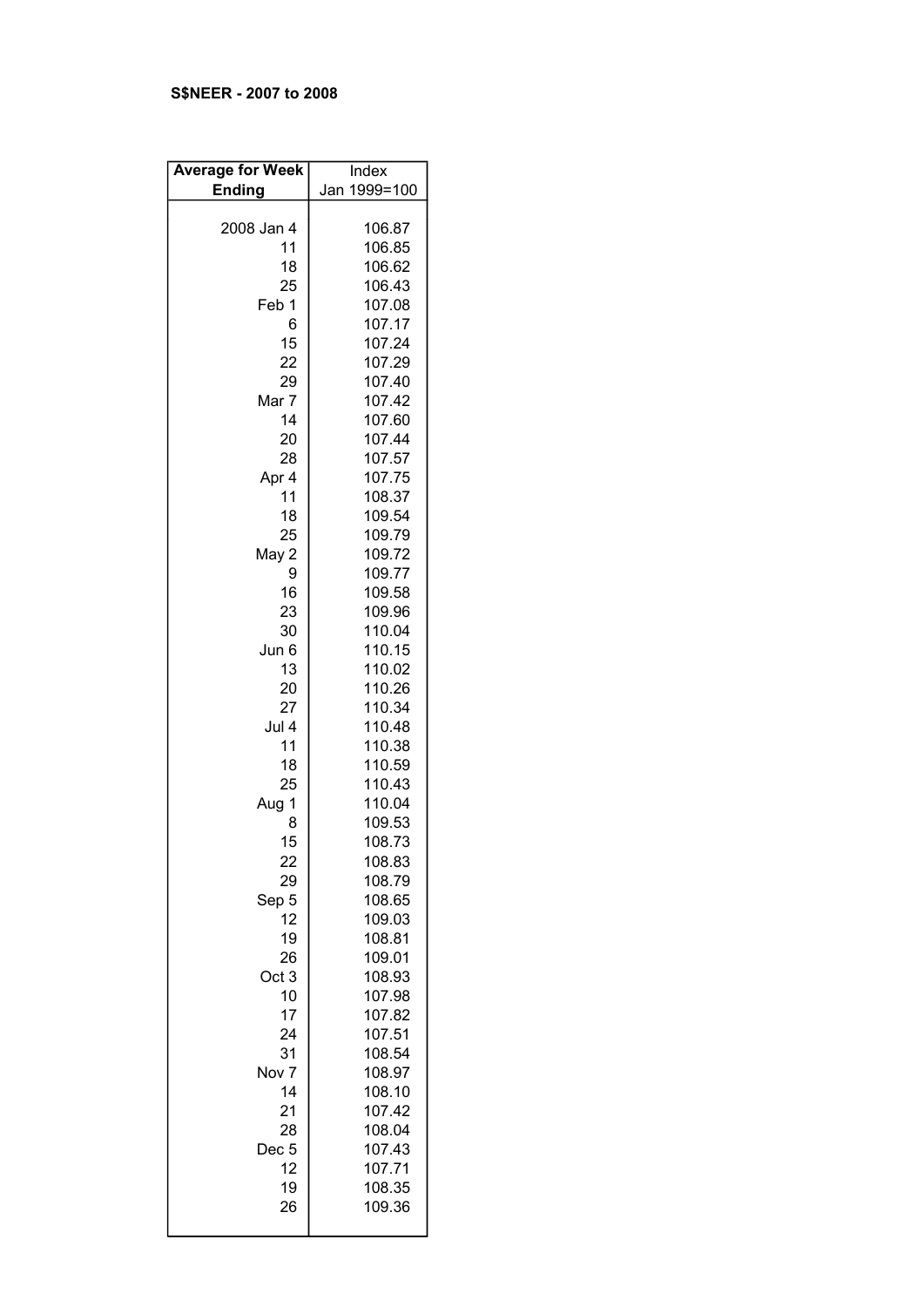# S\$NEER - 2009 to 2010

| <b>Average for Week</b> | Index            |
|-------------------------|------------------|
| <b>Ending</b>           | Jan 1999=100     |
|                         |                  |
| 2009 Jan 2              | 109.53           |
| 9                       | 107.89           |
| 16                      | 107.61           |
| 23                      | 107.60           |
| 30                      | 107.28           |
| Feb 6                   | 107.50           |
| 13                      | 107.78           |
| 20                      | 107.54           |
| 27                      | 107.82           |
| Mar <sub>6</sub>        | 107.43           |
| 13                      | 107.71           |
| 20                      | 107.42           |
| 27                      | 107.41           |
| Apr 3                   | 107.42           |
| 9                       | 107.43           |
| 17                      | 107.70           |
| 24                      | 107.98           |
| 30                      | 108.25           |
| May 8                   | 108.63           |
| 15                      | 108.55           |
| 22                      | 108.29           |
| 29                      | 108.53           |
| Jun 5                   | 108.46           |
| 12                      | 108.21           |
| 19                      | 108.18           |
| 26                      | 108.14           |
| Jul 3                   | 108.30           |
| 10                      | 107.88           |
| 17                      | 107.85           |
| 24                      | 108.46           |
| 31                      | 108.38           |
| Aug 7                   | 108.29           |
| 14                      | 108.14           |
| 21                      | 108.00           |
| 28                      | 108.23           |
| Sep 4                   | 108.15           |
| 11                      | 108.54           |
| 18                      | 108.58           |
| 25                      | 108.60           |
| Oct 2                   | 108.48           |
| 9                       | 108.91           |
| 16                      |                  |
| 23                      | 109.09<br>109.07 |
| 30                      |                  |
| Nov <sub>6</sub>        | 109.23<br>109.20 |
| 13                      | 109.22           |
| 20                      | 109.18           |
| 26                      | 109.28           |
| Dec 4                   | 109.24           |
| 11                      | 109.22           |
| 18                      | 109.28           |
| 24                      | 109.16           |
| 31                      | 109.24           |
|                         |                  |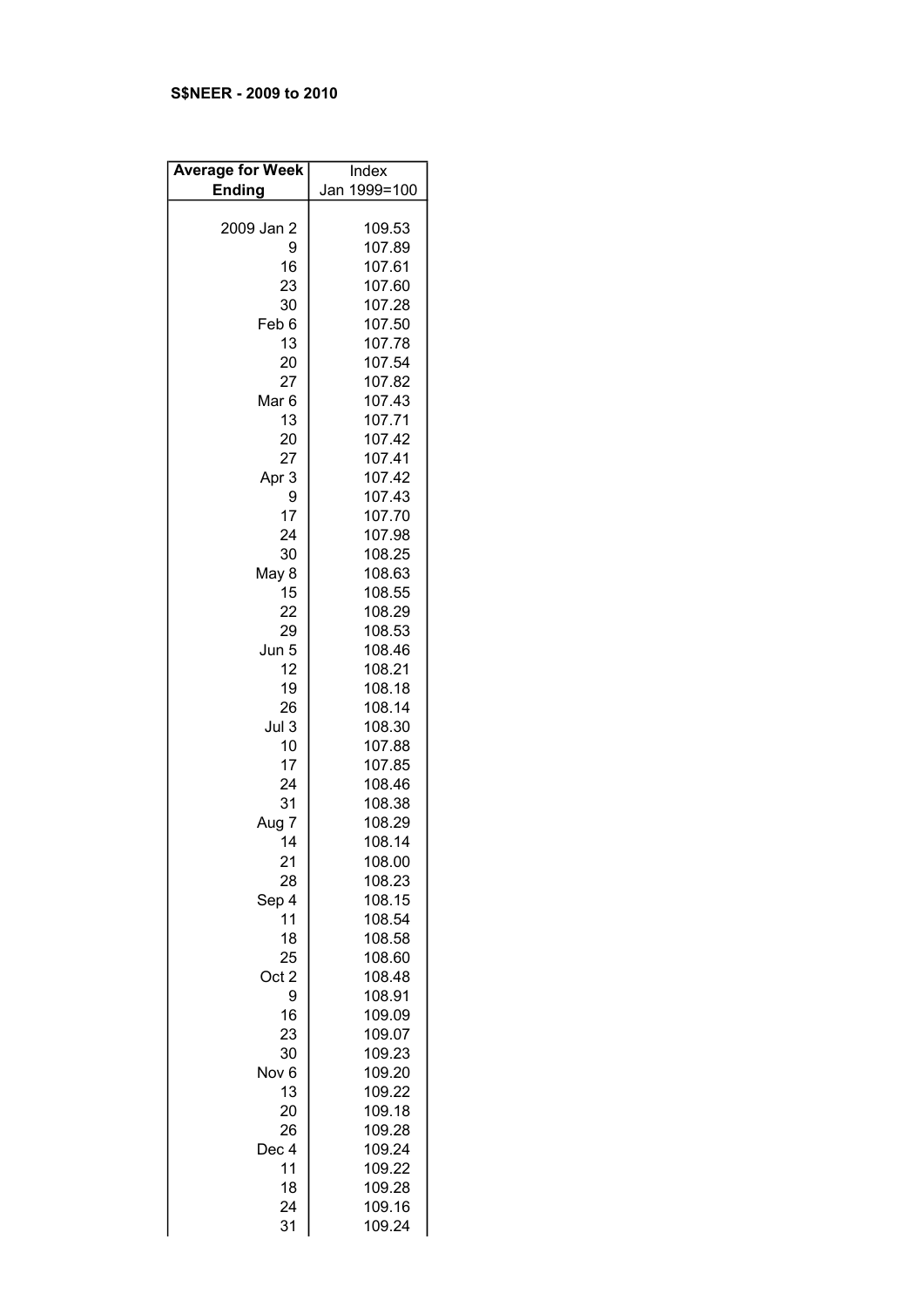# S\$NEER - 2009 to 2010

| <b>Average for Week</b> | Index        |
|-------------------------|--------------|
| <b>Ending</b>           | Jan 1999=100 |
|                         |              |
| 2010 Jan 8              | 109.29       |
| 15                      | 109.28       |
| 22                      | 109.14       |
| 29                      | 109.03       |
| Feb <sub>5</sub>        | 108.71       |
| 12                      | 108.72       |
| 19                      | 109.27       |
| 26                      | 109.30       |
| Mar <sub>5</sub>        | 109.38       |
| 12                      | 109.39       |
| 19                      | 109.41       |
| 26                      | 109.30       |
| Apr 1                   | 109.42       |
| 9                       | 109.39       |
| 16                      | 110.09       |
| 23                      | 110.88       |
| 30                      | 111.42       |
| May 7                   | 111.10       |
| 14                      | 111.49       |
| 21                      | 111.11       |
| 27                      | 110.94       |
| Jun 4                   | 111.11       |
| 11                      | 111.16       |
| 18                      | 111.66       |
| 25                      | 111.59       |
| Jul 2                   | 110.98       |
| 9                       | 110.90       |
| 16                      | 111.35       |
| 23                      | 111.34       |
| 30                      | 111.75       |
| Aug 6                   | 111.83       |
| 13                      | 111.60       |
| 20                      | 111.94       |
| 27                      | 111.98       |
| Sep 3                   | 112.25       |
| 9                       | 112.37       |
| 17                      | 112.51       |
| 24                      | 112.55       |
| Oct 1                   | 112.62       |
| 8                       | 112.64       |
| 15                      | 112.81       |
| 22                      | 112.96       |
| 29                      | 113.41       |
| Nov 4                   | 113.71       |
| 12                      | 113.87       |
| 19                      | 113.77       |
| 26                      | 113.50       |
| Dec 3                   | 113.66       |
| 10                      | 113.57       |
| 17                      | 113.53       |
| 24                      | 113.63       |
| 31                      | 114.27       |
|                         |              |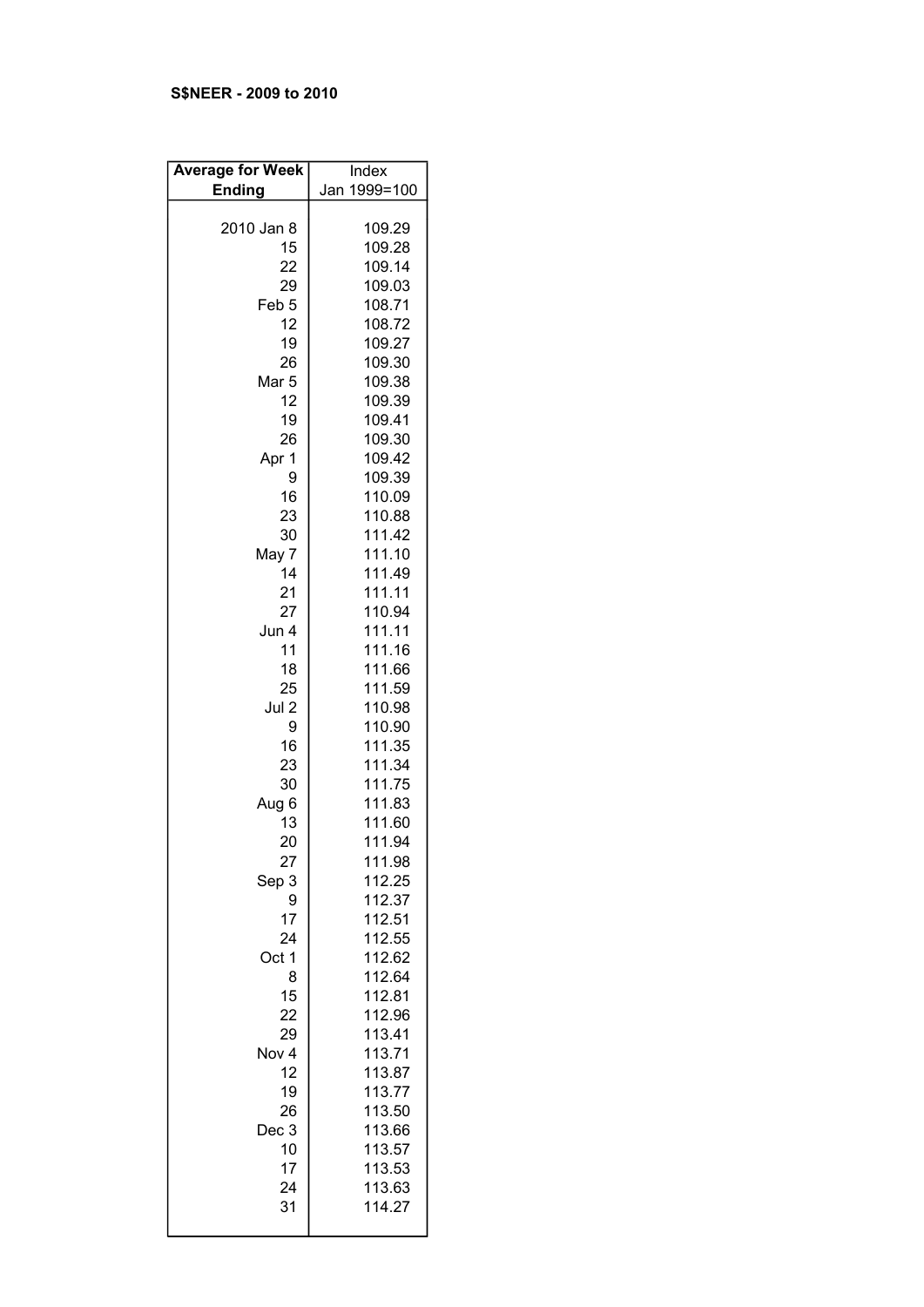# S\$NEER - 2011 to 2012

| <b>Average for Week</b> | Index        |
|-------------------------|--------------|
| <b>Ending</b>           | Jan 1999=100 |
|                         |              |
| 2011 Jan 7              | 114.44       |
| 14                      | 114.51       |
| 21                      | 114.54       |
| 28                      | 114.77       |
|                         |              |
| Feb <sub>2</sub>        | 114.80       |
| 11                      | 114.89       |
| 18                      | 114.97       |
| 25                      | 114.82       |
| Mar 4                   | 115.09       |
| 11                      | 115.13       |
| 18                      | 114.49       |
| 25                      | 114.99       |
| Apr 1                   | 115.36       |
| 8                       | 115.32       |
| 15                      | 115.61       |
| 21                      | 116.30       |
| 29                      | 116.45       |
| May 6                   | 116.21       |
| 13                      | 116.38       |
| 20                      | 116.31       |
| 27                      | 116.34       |
| Jun 3                   | 116.64       |
| 10                      | 116.56       |
| 17                      | 116.68       |
| 24                      | 116.81       |
| Jul 1                   | 116.89       |
| 8                       | 117.34       |
| 15                      |              |
|                         | 117.80       |
| 22                      | 118.05       |
| 29                      | 118.19       |
| Aug 5                   | 118.06       |
| 12                      | 118.03       |
| 19                      | 118.11       |
| 26                      | 118.21       |
| Sep 2                   | 118.27       |
| 9                       | 118.32       |
| 16                      | 116.70       |
| 23                      | 114.57       |
| 30                      | 113.60       |
| Oct 7                   | 113.00       |
| 14                      | 114.22       |
| 21                      | 114.80       |
| 28                      | 115.00       |
| Nov 4                   | 114.88       |
| 11                      | 113.82       |
| 18                      | 113.26       |
| 25                      | 112.83       |
| Dec 2                   | 113.74       |
| 9                       | 113.88       |
| 16                      | 113.34       |
| 23                      | 113.80       |
| 30                      | 113.71       |
|                         |              |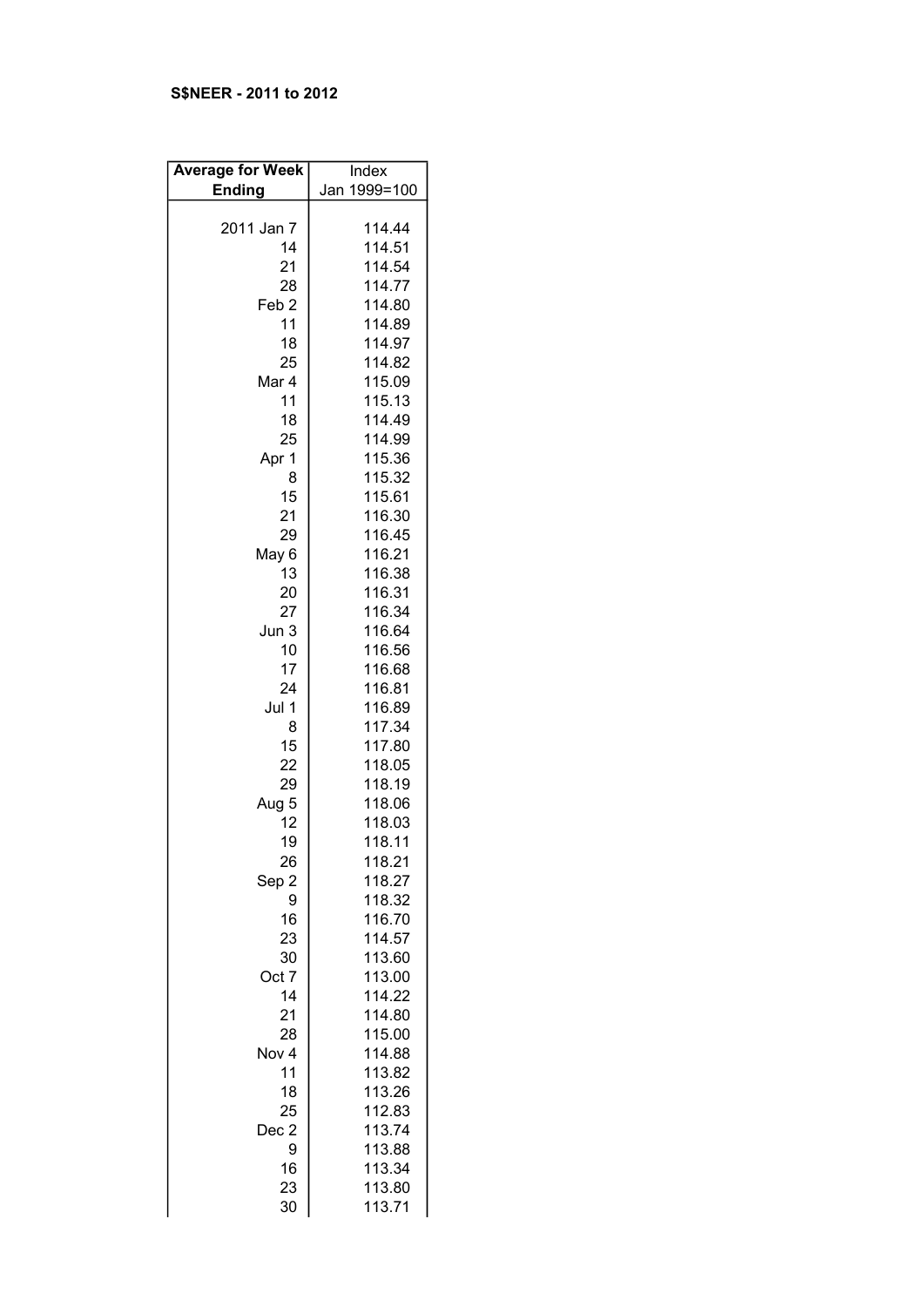# S\$NEER - 2011 to 2012

| <b>Average for Week</b> | Index            |
|-------------------------|------------------|
| <b>Ending</b>           | Jan 1999=100     |
| 2012 Jan 6              | 114.17           |
| 13                      | 114.24           |
| 20                      | 114.83           |
| 27                      | 115.93           |
| Feb <sub>3</sub>        | 116.10           |
| 10                      | 116.32           |
| 17                      | 115.52           |
| 24                      | 116.09           |
| Mar 2                   | 116.25           |
| 9                       | 116.29           |
| 16                      | 116.55           |
| 23                      | 116.59           |
| 30<br>Apr <sub>5</sub>  | 116.73<br>116.85 |
| 13                      | 116.89           |
| 20                      | 117.38           |
| 27                      | 117.79           |
| May 4                   | 117.98           |
| 11                      | 117.64           |
| 18                      | 117.09           |
| 25                      | 116.61           |
| Jun 1                   | 116.54           |
| 8                       | 116.40           |
| 15                      | 116.60           |
| 22                      | 117.15           |
| 29                      | 116.89           |
| Jul 6                   | 117.57           |
| 13<br>20                | 117.87<br>118.39 |
| 27                      | 118.84           |
| Aug 3                   | 119.30           |
| 10                      | 119.32           |
| 17                      | 119.04           |
| 24                      | 118.68           |
| 31                      | 118.44           |
| Sep 7                   | 118.88           |
| 14                      | 119.52           |
| 21                      | 119.57           |
| 28                      | 119.34           |
| Oct <sub>5</sub>        | 119.14           |
| 12                      | 119.39           |
| 19<br>25                | 119.90           |
| Nov <sub>2</sub>        | 119.92<br>119.99 |
| 9                       | 119.99           |
| 16                      | 120.01           |
| 23                      | 120.10           |
| 30                      | 120.14           |
| Dec 7                   | 120.22           |
| 14                      | 120.21           |
| 21                      | 120.30           |
| 28                      | 120.37           |
|                         |                  |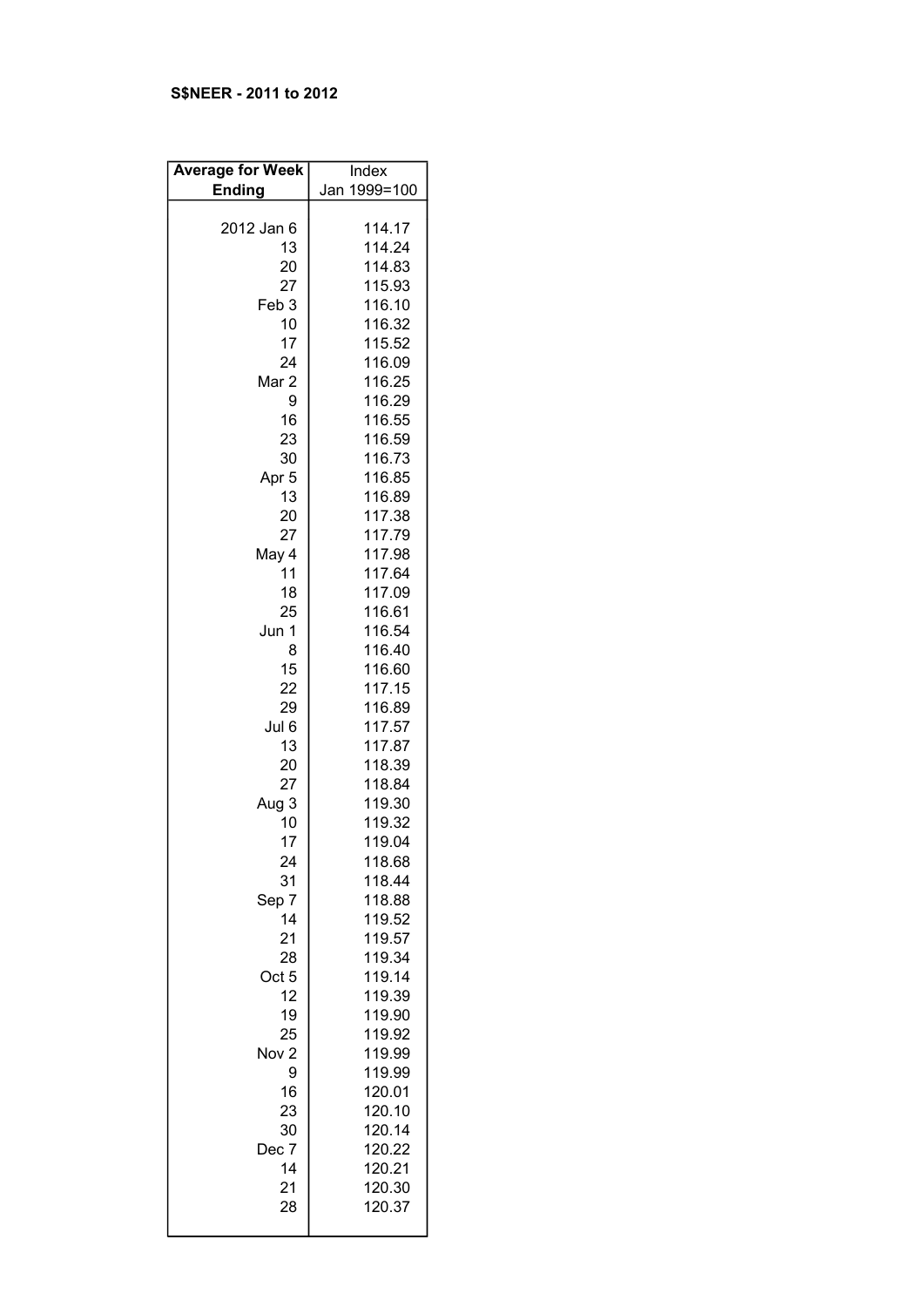## S\$NEER - 2013 to 2014

| <b>Average for Week</b> | Index        |
|-------------------------|--------------|
| <b>Ending</b>           | Jan 1999=100 |
|                         |              |
| 2013 Jan 4              | 120.34       |
| 11                      | 119.99       |
| 18                      | 119.92       |
| 25                      | 119.87       |
| Feb 1                   | 119.50       |
| 8                       | 119.92       |
| 15                      | 120.22       |
| 22                      | 120.37       |
| Mar 1                   | 120.52       |
| 8                       | 120.06       |
| 15                      | 120.23       |
| 22                      | 119.99       |
| 28                      | 120.53       |
| Apr <sub>5</sub>        | 120.87       |
| 12                      | 121.05       |
| 19                      | 121.05       |
| 26                      | 120.96       |
| May 3                   | 121.07       |
| 10                      | 121.13       |
| 17                      | 120.84       |
| 23                      | 119.90       |
| 31                      | 119.70       |
| Jun 7                   | 120.75       |
| 14                      | 120.15       |
| 21                      | 119.64       |
| 28                      | 120.01       |
| Jul 5                   | 120.25       |
| 12                      | 120.34       |
| 19                      | 120.73       |
| 26                      | 120.50       |
| Aug 2                   | 120.25       |
| 7                       | 120.49       |
| 16                      | 120.50       |
| 23                      | 119.97       |
| 30                      | 120.40       |
| Sep 6                   | 120.87       |
| 13                      | 121.14       |
| 20                      | 121.61       |
| 27                      | 121.52       |
| Oct 4                   | 121.60       |
| 11                      | 121.55       |
| 18                      | 121.88       |
| 25                      | 121.76       |
| Nov 1                   | 121.89       |
| 8                       | 122.18       |
| 15                      | 122.32       |
| 22                      | 122.37       |
| 29                      | 122.29       |
| Dec 6                   | 122.17       |
| 13                      | 122.26       |
| 20                      | 122.01       |
| 27                      | 121.84       |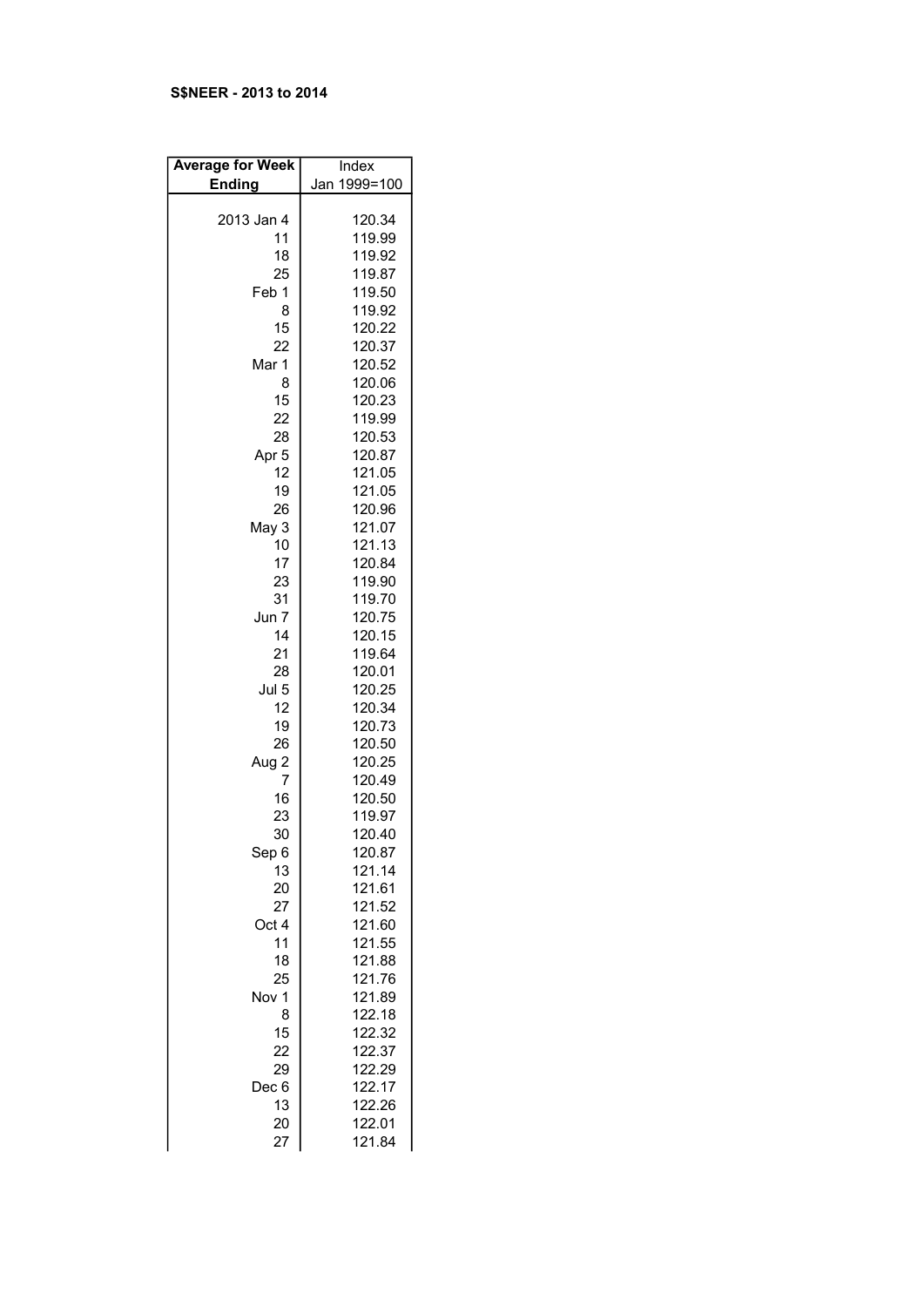## S\$NEER - 2013 to 2014

| <b>Average for Week</b> | Index            |
|-------------------------|------------------|
| <b>Ending</b>           | Jan 1999=100     |
|                         |                  |
| 2014 Jan 3              | 121.74           |
| 10                      | 121.60           |
| 17                      | 121.40           |
| 24                      | 121.06           |
| 30                      | 121.36           |
| Feb 7                   | 121.74           |
| 14<br>21                | 121.78           |
| 28                      | 121.69<br>121.45 |
| Mar 7                   | 121.10           |
| 14                      | 121.06           |
| 21                      | 121.01           |
| 28                      | 121.40           |
| Apr 4                   | 121.78           |
| 11                      | 122.09           |
| 17                      | 122.14           |
| 25                      | 122.09           |
| May 2                   | 122.15           |
| 9                       | 122.36           |
| 16                      | 122.23           |
| 23                      | 122.06           |
| 30                      | 122.05           |
| Jun 6                   | 122.19           |
| 13                      | 122.46           |
| 20                      | 122.54           |
| 27                      | 122.59           |
| Jul 4                   | 122.44           |
| 11<br>18                | 122.60<br>122.91 |
| 25                      | 122.94           |
| Aug 1                   | 122.80           |
| 8                       | 122.72           |
| 15                      | 122.57           |
| 22                      | 122.63           |
| 29                      | 122.70           |
| Sep 5                   | 122.74           |
| 12                      | 122.61           |
| 19                      | 122.88           |
| 26                      | 123.04           |
| Oct <sub>3</sub>        | 123.15           |
| 10                      | 122.97           |
| 17                      | 122.90           |
| 24                      | 122.80<br>122.81 |
| 31<br>Nov <sub>7</sub>  | 122.78           |
| 14                      | 123.03           |
| 21                      | 122.71           |
| 28                      | 122.76           |
| Dec 5                   | 122.78           |
| 12                      | 122.84           |
| 19                      | 123.41           |
| 26                      | 122.94           |
|                         |                  |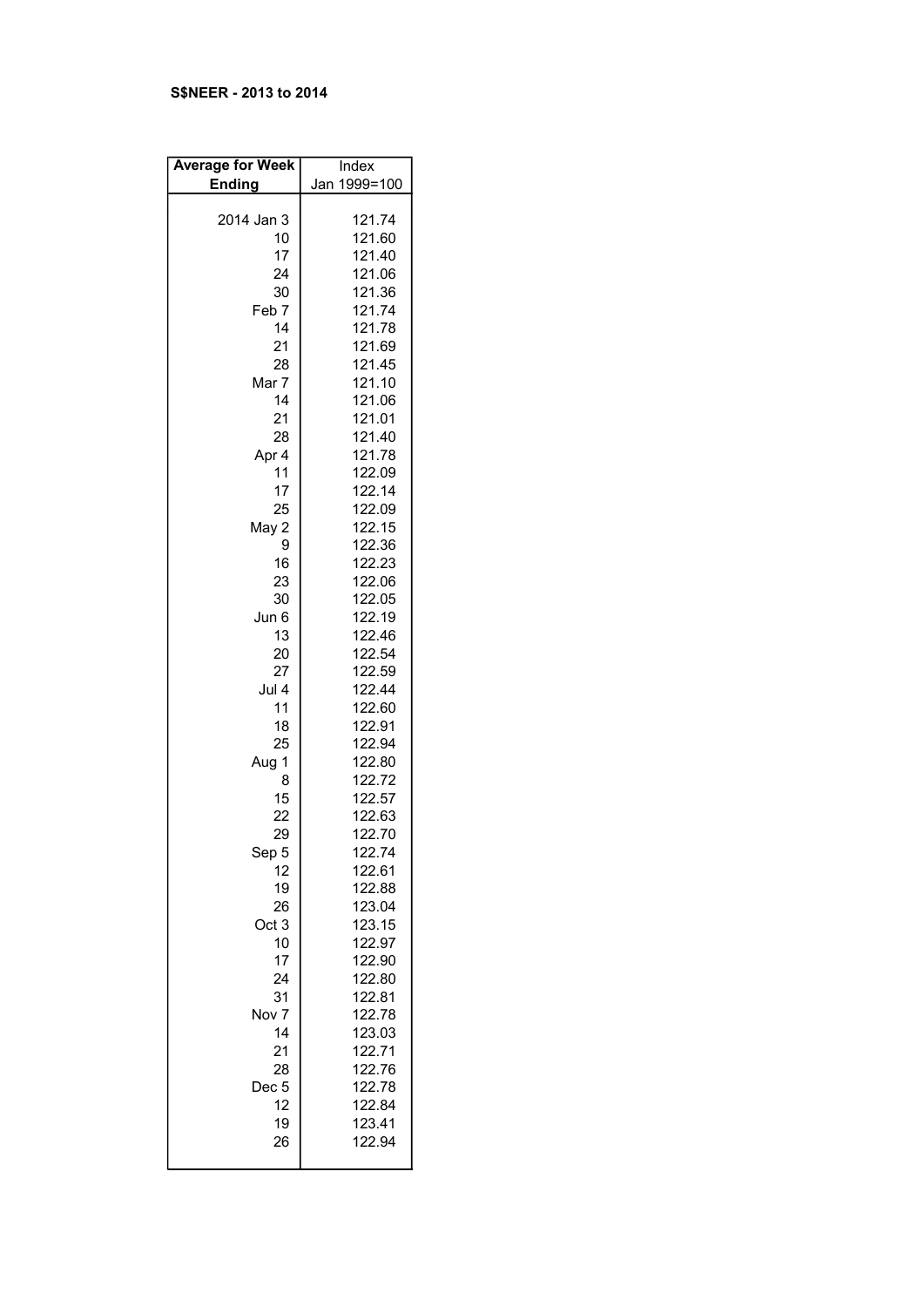#### S\$NEER - 2015 to 2016

| <b>Average for Week</b> | Index        |
|-------------------------|--------------|
| <b>Ending</b>           | Jan 1999=100 |
|                         |              |
| 2015 Jan 2              | 122.80       |
| 9                       | 122.62       |
| 16                      | 122.65       |
| 23                      | 122.79       |
| 30                      | 122.30       |
| Feb 6                   | 122.01       |
| 13                      | 121.61       |
| 18                      | 121.55       |
| 27                      | 121.71       |
| Mar <sub>6</sub>        | 121.51       |
| 13                      | 121.31       |
| 20                      | 121.10       |
| 27                      | 121.60       |
| Apr 2                   | 122.07       |
| 10                      | 122.71       |
| 17                      | 123.02       |
| 24                      | 123.50       |
| 30                      | 124.54       |
| May 8                   | 124.14       |
| 15                      | 124.21       |
| 22                      | 124.17       |
| 29                      | 123.91       |
| Jun 5                   | 123.95       |
| 12                      | 123.96       |
| 19                      | 124.51       |
| 26                      | 124.71       |
| Jul 3                   | 124.31       |
| 10                      | 124.38       |
| 16                      | 123.89       |
| 24                      | 123.67       |
| 31                      | 123.67       |
| Aug 6                   | 123.11       |
| 14                      | 122.45       |
| 21                      | 122.70       |
| 28                      | 122.85       |
| Sep 4                   | 122.26       |
| 10                      | 122.46       |
| 18                      | 123.57       |
| 25                      | 122.71       |
| Oct 2                   | 122.32       |
| 9                       | 122.01       |
| 16                      | 123.03       |
| 23                      | 123.72       |
| 30                      | 123.67       |
| Nov <sub>6</sub>        | 123.47       |
| 13                      | 122.97       |
| 20                      | 123.25       |
| 27                      | 123.50       |
| Dec 4                   | 123.87       |
| 11                      | 123.94       |
| 18                      | 123.88       |
| 24                      | 124.00       |
| 31                      | 123.52       |
|                         |              |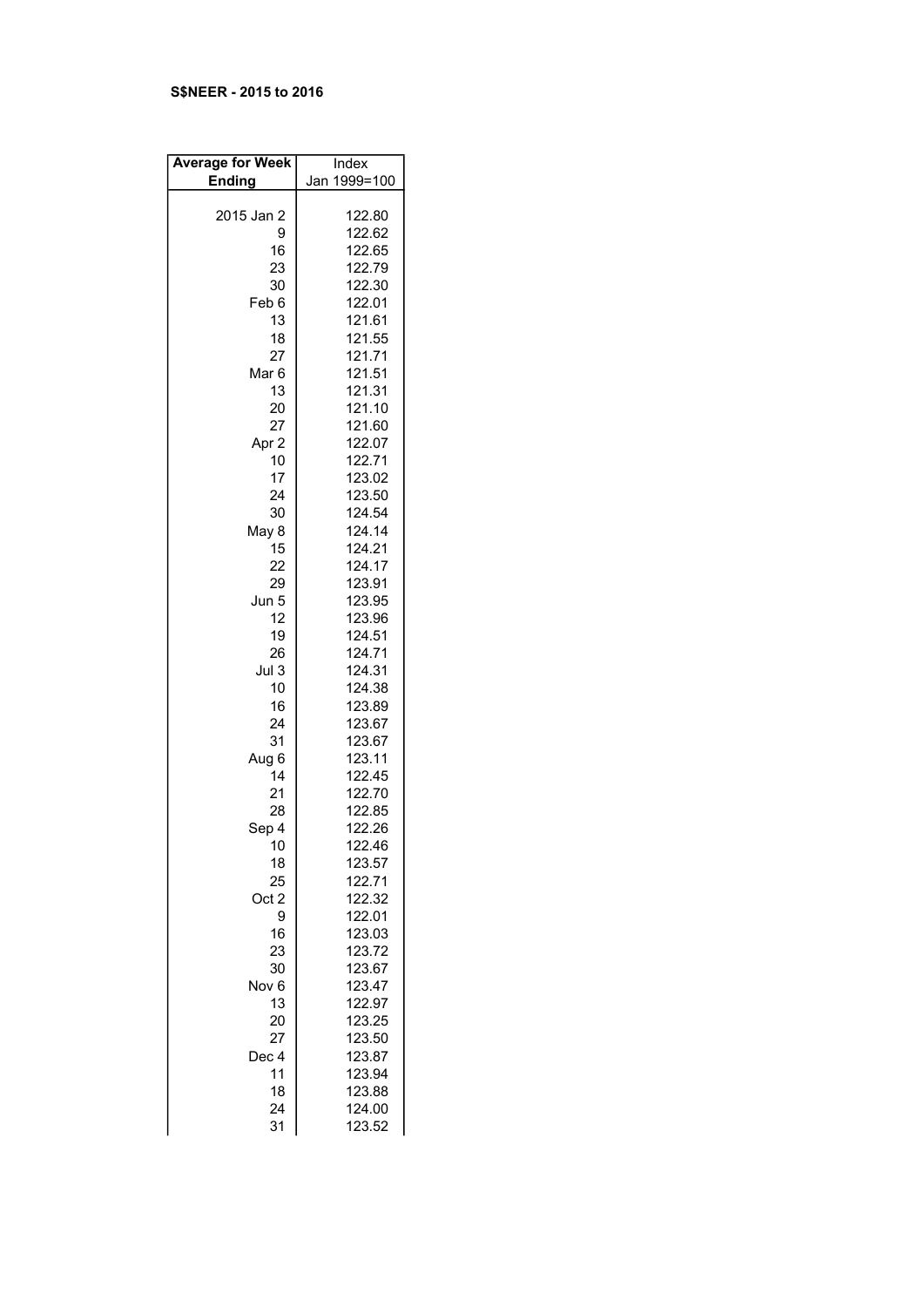### S\$NEER - 2015 to 2016

| <b>Average for Week</b> | Index            |
|-------------------------|------------------|
| <b>Ending</b>           | Jan 1999=100     |
|                         |                  |
| 2016 Jan 8              | 122.68           |
| 15                      | 122.38           |
| 22                      | 122.51           |
| 29                      | 122.71           |
| Feb <sub>5</sub>        | 122.92           |
| 12                      | 123.78           |
| 19                      | 123.14           |
| 26<br>Mar 4             | 123.50<br>123.98 |
| 11                      | 124.34           |
| 18                      | 124.79           |
| 24                      | 124.83           |
| Apr 1                   | 125.05           |
| 8                       | 124.85           |
| 15                      | 124.52           |
| 22                      | 124.97           |
| 29                      | 125.09           |
| May 6                   | 124.60           |
| 13                      | 124.08           |
| 20                      | 124.16           |
| 27                      | 124.30           |
| Jun 3                   | 124.70           |
| 10                      | 125.35           |
| 17                      | 125.82           |
| 24                      | 126.09           |
| Jul 1                   | 126.07           |
| 8                       | 126.13           |
| 15                      | 126.15           |
| 22                      | 126.06           |
| 29                      | 125.95           |
| Aug 5                   | 126.17           |
| 12                      | 125.78           |
| 19                      | 125.53           |
| 26                      | 124.89           |
| Sep 2                   | 124.76           |
| 9                       | 125.16           |
| 16                      | 124.75           |
| 23                      | 124.90<br>124.46 |
| 30<br>Oct 7             |                  |
| 14                      | 124.26<br>124.25 |
| 21                      | 123.74           |
| 28                      | 123.75           |
| Nov 4                   | 123.81           |
| 11                      | 123.52           |
| 18                      | 123.83           |
| 25                      | 124.01           |
| Dec 2                   | 124.15           |
| 9                       | 124.29           |
| 16                      | 124.06           |
| 23                      | 123.79           |
| 30                      | 123.61           |
|                         |                  |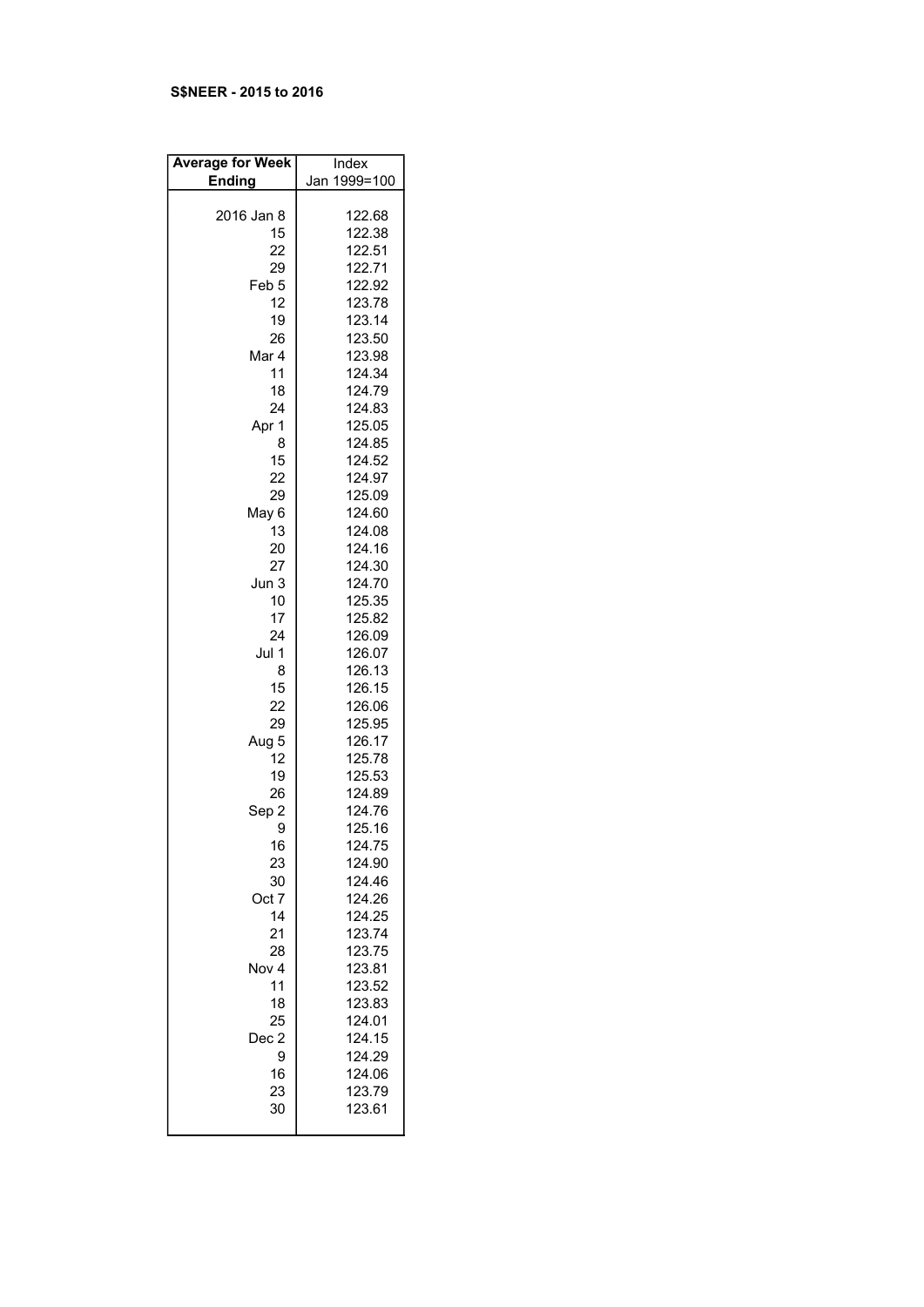#### S\$NEER - 2017 to 2018

| <b>Average for Week</b> | Index        |
|-------------------------|--------------|
| <b>Ending</b>           | Jan 1999=100 |
|                         |              |
| 2017 Jan 6              | 124.00       |
| 13                      | 124.05       |
| 20                      | 124.11       |
| 27                      | 124.13       |
|                         |              |
| Feb <sub>3</sub>        | 124.40       |
| 10                      | 124.18       |
| 17                      | 124.08       |
| 24                      | 124.51       |
| Mar 3                   | 125.20       |
| 10                      | 125.09       |
| 17                      | 125.12       |
| 24                      | 125.13       |
| 31                      | 125.26       |
| Apr 7                   | 125.21       |
| 13                      | 125.08       |
| 21                      | 124.95       |
| 28                      | 124.92       |
| May 5                   | 124.67       |
| 12                      | 124.19       |
| 19                      | 124.60       |
| 26                      | 124.84       |
| Jun 2                   | 124.83       |
| 9                       | 124.69       |
|                         |              |
| 16                      | 124.83       |
| 23                      | 124.73       |
| 30                      | 124.90       |
| Jul 7                   | 125.15       |
| 14                      | 125.20       |
| 21                      | 125.47       |
| 28                      | 125.68       |
| Aug 4                   | 125.48       |
| 11                      | 125.13       |
| 18                      | 125.13       |
| 25                      | 125.12       |
| 31                      | 125.13       |
| Sep 8                   | 125.14       |
| - 15                    | 125.33       |
| 22                      | 125.47       |
| 29                      | 125.52       |
| Oct 6                   | 125.35       |
| 13                      | 125.44       |
| 20                      | 125.52       |
| 27                      | 125.40       |
| Nov 3                   | 125.61       |
| 10                      | 125.56       |
|                         |              |
| 17                      | 125.57       |
| 24                      | 125.66       |
| Dec 1                   | 125.72       |
| 8                       | 125.67       |
| 15                      | 125.64       |
| 22                      | 125.74       |
| 29                      | 125.84       |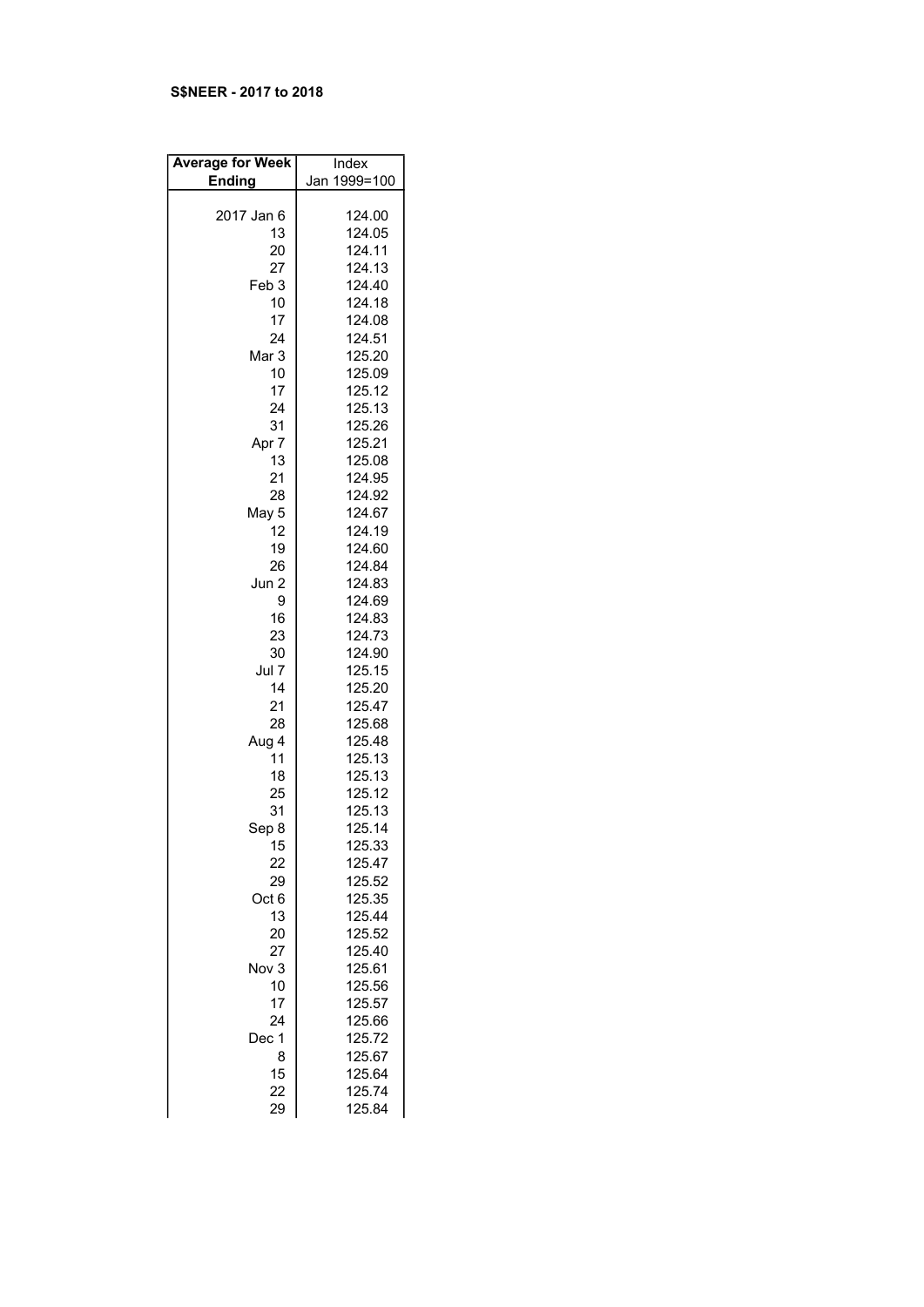### S\$NEER - 2017 to 2018

| <b>Average for Week</b> | Index                                |
|-------------------------|--------------------------------------|
| <b>Ending</b>           | Jan 1999=100                         |
| 2018 Jan 5              | 126.00                               |
| 12                      | 125.71                               |
| 19                      | 125.59                               |
| 26                      | 125.66                               |
| Feb <sub>2</sub>        | 125.35                               |
| 9                       | 124.82                               |
| 15                      | 125.06                               |
| 23                      | 125.12                               |
| Mar <sub>2</sub>        | 125.14                               |
| 9                       | 125.36                               |
| 16                      | 125.70                               |
| 23                      | 125.53                               |
| 29                      | 125.71                               |
| Apr <sub>6</sub>        | 125.62                               |
| 13                      | 125.74                               |
| 20                      | 125.79                               |
| 27                      | 125.54                               |
| May 4                   | 125.63                               |
| 11                      | 125.39                               |
| 18                      | 125.56                               |
| 25                      | 125.68                               |
| Jun 1                   | 125.89                               |
| 8                       | 126.05                               |
| 14                      | 126.18                               |
| 22                      | 125.30                               |
| 29                      | 125.23                               |
| Jul 6                   | 125.45                               |
| 13                      | 125.87                               |
| 20                      | 125.94                               |
| 27                      | 126.20                               |
| Aug 3                   | 126.28                               |
| 10                      | 126.32                               |
| 17                      | 126.28                               |
| 24                      | 126.33                               |
| 31                      | 126.30                               |
| Sep 7                   | 126.01                               |
| -14                     | 126.15                               |
| 21                      | 126.38                               |
| 28                      | 126.73                               |
| Oct 5                   | 126.41                               |
| 12                      | 126.27                               |
| 19                      | 126.53                               |
| 26                      | 126.76                               |
| Nov <sub>2</sub>        | 126.74                               |
| 9                       | 126.85                               |
| 16<br>23<br>30<br>Dec 7 | 126.76<br>126.93<br>126.94           |
| 14<br>21<br>28          | 127.03<br>127.05<br>127.06<br>126.87 |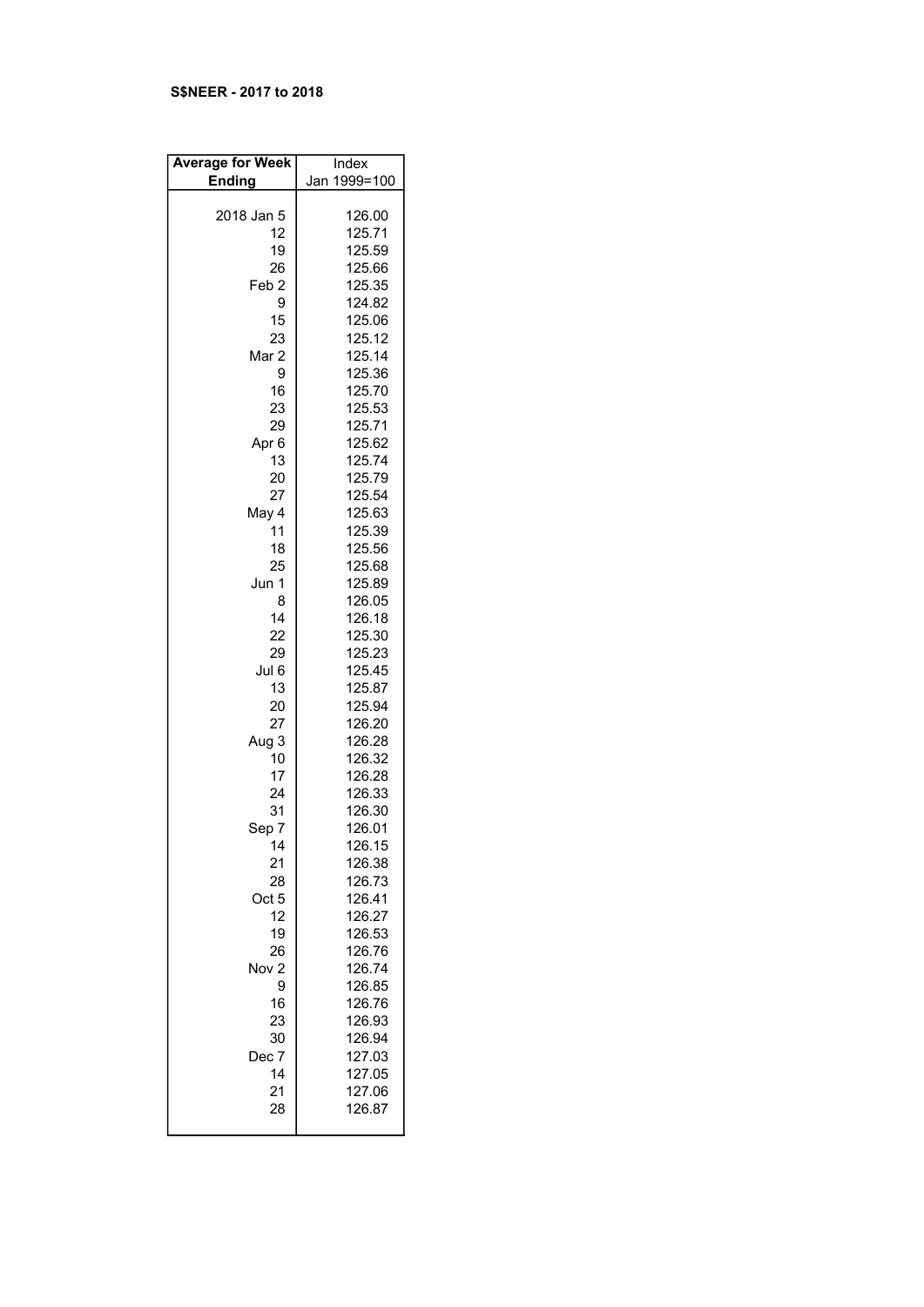## S\$NEER - 2019 to 2020

| <b>Average for Week</b> | Index            |
|-------------------------|------------------|
| <b>Ending</b>           | Jan 1999=100     |
|                         |                  |
| 2019 Jan 4              | 127.13           |
| 11                      | 127.26           |
| 18                      | 127.23           |
| 25                      | 127.19           |
| Feb 1                   | 127.29           |
| 8                       | 127.13           |
| 15                      | 127.26           |
| 22                      | 127.37           |
| Mar 1                   | 127.44           |
| 8                       | 127.27           |
| 15                      | 127.35           |
| 22                      | 127.52           |
| 29                      | 127.45           |
| Apr <sub>5</sub>        | 127.53           |
| 12                      | 127.56           |
| 18                      | 127.61           |
| 26                      | 127.57           |
| May 3                   | 127.55           |
| 10                      | 127.60           |
| 17                      | 127.45           |
| 24                      | 127.06           |
| 31                      | 126.96           |
| Jun 7                   | 127.45           |
| 14                      | 127.55           |
| 21                      | 127.67           |
| 28<br>Jul 5             | 127.86<br>127.85 |
| 12                      | 127.82           |
| 19                      | 127.65           |
| 26                      | 127.34           |
| Aug 2                   | 127.14           |
| 8                       | 126.91           |
| 16                      | 126.53           |
| 23                      | 126.88           |
| 30                      | 126.91           |
| Sep 6                   | 127.07           |
| 13                      | 127.40           |
| 20                      | 127.62           |
| 27                      | 127.64           |
| Oct 4                   | 127.53           |
| 11                      | 127.61           |
| 18                      | 128.11           |
| 25                      | 128.27           |
| Nov 1                   | 128.21           |
| 8                       | 128.27           |
| 15                      | 128.30           |
| 22                      | 128.32           |
| 29                      | 128.16           |
| Dec 6                   | 128.18           |
| 13                      | 128.35<br>128.31 |
| 20<br>27                | 128.38           |
|                         |                  |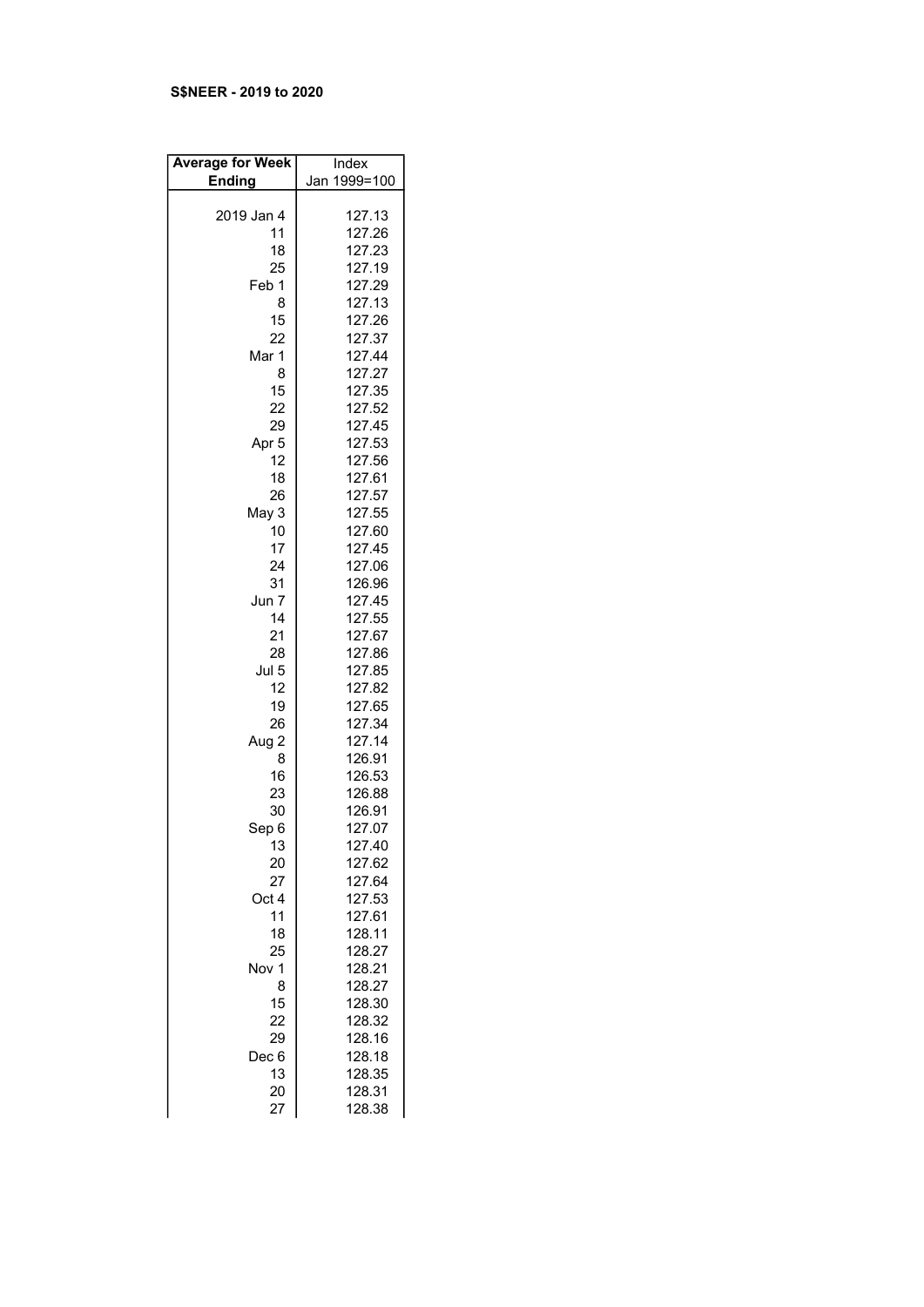## S\$NEER - 2019 to 2020

| <b>Average for Week</b> | Index            |
|-------------------------|------------------|
| <b>Ending</b>           | Jan 1999=100     |
|                         |                  |
| 2020 Jan 3              | 128.40           |
| 10                      | 128.38           |
| 17                      | 128.41           |
| 24                      | 128.42           |
| 31                      | 127.85           |
| Feb 7                   | 126.56           |
| 14                      | 125.97           |
| 21                      | 125.87           |
| 28<br>Mar <sub>6</sub>  | 126.05<br>126.01 |
| 13                      | 125.35           |
| 20                      | 124.89           |
| 27                      | 125.06           |
| Apr 3                   | 125.44           |
| 9                       | 125.61           |
| 17                      | 125.52           |
| 24                      | 125.45           |
| 30                      | 125.77           |
| May 8                   | 125.59           |
| 15                      | 125.48           |
| 22                      | 125.38           |
| 29                      | 125.37           |
| Jun 5                   | 125.60           |
| 12                      | 125.80           |
| 19                      | 125.83           |
| 26                      | 125.87           |
| Jul <sub>3</sub>        | 125.78           |
| 9                       | 125.37           |
| 17                      | 125.53           |
| 24                      | 125.51           |
| 30<br>Aug 7             | 125.59<br>125.60 |
| 14                      | 125.68           |
| 21                      | 125.80           |
| 28                      | 125.74           |
| Sep 4                   | 125.68           |
| 11                      | 125.53           |
| 18                      | 125.77           |
| 25                      | 125.63           |
| Oct 2                   | 125.66           |
| 9                       | 126.08           |
| 16                      | 125.94           |
| 23                      | 125.77           |
| 30                      | 125.42           |
| Nov <sub>6</sub>        | 125.45           |
| 13                      | 125.69           |
| 20                      | 125.60           |
| 27                      | 125.66           |
| Dec 4                   | 125.56           |
| 11                      | 125.25           |
| 18<br>24                | 125.52<br>125.42 |
| 31                      | 125.64           |
|                         |                  |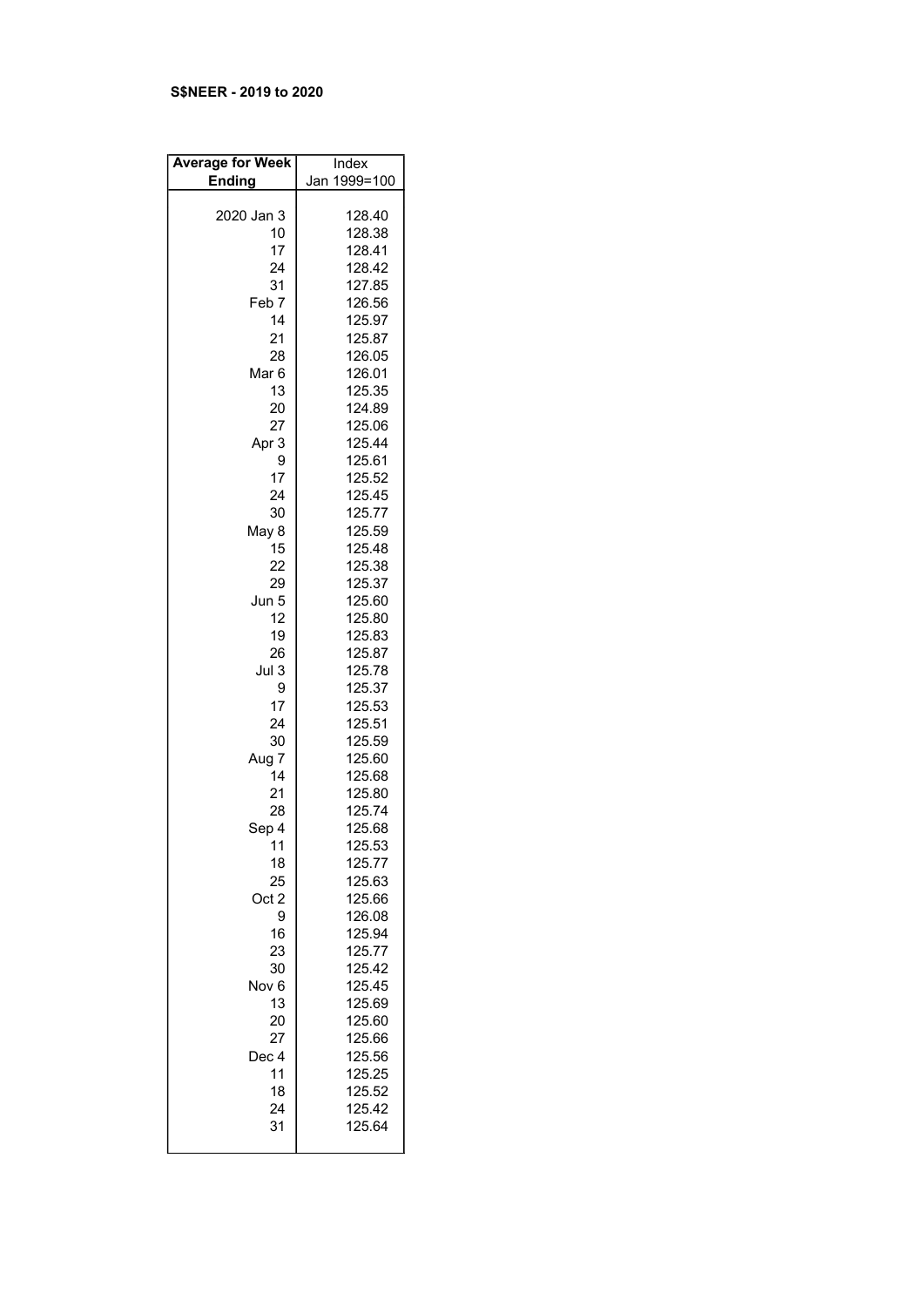## S\$NEER - 2021 to 2022

| <b>Average for Week</b> | Index        |
|-------------------------|--------------|
| <b>Ending</b>           | Jan 1999=100 |
|                         |              |
| 2021 Jan 8              | 125.68       |
| 15                      | 125.40       |
| 22                      | 125.43       |
| 29                      | 125.37       |
|                         |              |
| Feb <sub>5</sub>        | 125.24       |
| 11                      | 125.36       |
| 19                      | 125.57       |
| 26                      | 125.79       |
| Mar <sub>5</sub>        | 125.48       |
| 12                      | 125.19       |
| 19                      | 125.19       |
| 26                      | 125.67       |
| Apr 1                   | 126.05       |
| 9                       | 126.24       |
| 16                      | 126.30       |
| 23                      | 126.52       |
| 30                      | 126.50       |
| May 7                   | 125.93       |
| 14                      | 125.89       |
| 21                      | 125.67       |
| 28                      | 126.08       |
| Jun 4                   | 126.21       |
| 11                      | 126.20       |
| 18                      | 126.00       |
| 25                      | 125.69       |
| Jul 2                   | 125.79       |
| 9                       | 125.73       |
| 16                      | 125.47       |
|                         |              |
| 23                      | 125.07       |
| 30                      | 125.33       |
| Aug 6                   | 125.64       |
| 13                      | 125.50       |
| 20                      | 125.47       |
| 27                      | 125.84       |
| Sep 3                   | 126.07       |
| 10                      | 126.13       |
| 17                      | 126.34       |
| 24                      | 126.12       |
| Oct 1                   | 125.93       |
| 8                       | 125.91       |
| 15                      | 126.41       |
| 22                      | 126.55       |
| 29                      | 126.27       |
| Nov <sub>5</sub>        | 126.25       |
| 12                      | 126.31       |
| 19                      | 126.18       |
| 26                      | 125.81       |
| Dec 3                   | 125.72       |
| 10                      | 125.91       |
| 17                      | 125.88       |
| 24                      | 126.11       |
| 31                      | 126.69       |